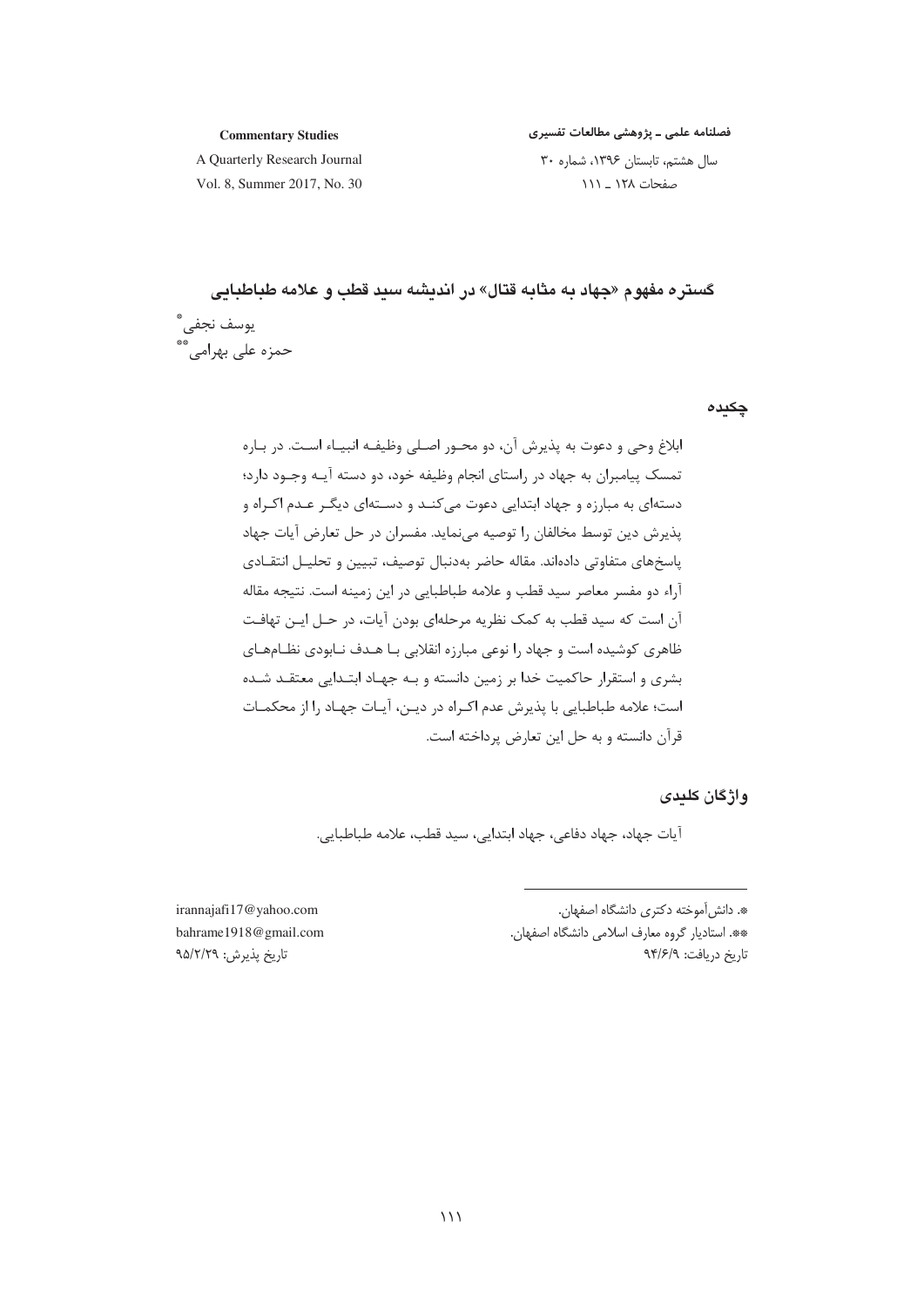#### طرح مسئله

یکی از مشکلات مفسران رفع تعارض های ظاهری میان آیات مربوط به دعوت و جهاد در قـرآن اسـت. بـه موجـب برخی از آیات پیامبر فقط موظف به ابلاغ وحی و انذار بشارت است. برخی دیگ راز آیـات مسـمانان را بـه جهـاد بـا مشرکان تشویق و تحریض می کنند. در میان آیات جهاد برخی به قتال با مشرکان و نابودی ایشان دعوت مـی کننـد و برخی دیگر خضوع و تسلیم آنان را شرط پایان جنگ اعلام کردهاند. مفسران برای رفع این تعارض هـای ظـاهری دست به تأویلها و تفسیرهای متفاوتی زدهاند. عموم مفسران گذشته به نسخ معتقد شدهاند. در میان مفسـران جدیـد برخی ازجمله سید قطب به کمک نظریه مرحلهای بودن آیات در حل این تهافت ظاهری کوشیدهاند و برخـی دیگـر نظير علامه طباطبايي عدم اكراه در دين را مبنا و از محكمات قرآن دانسته و آيات جهـاد را منطبــق بــا ايــن مبــاني تفسیر کردماند. سؤال اساسی این است تبیینی که اینان از هدف جهاد در قرآن ارائه نمودهاند، چه مقـدار بـا مجموعـه آيات نازل شده در اين زمينه همخواني دارد. سيد قطب آيات ناظر به اختيار انسان هـا در پــذيرش دعــوت انبيـا و نيـز آيات ناظر بر تحديد وظيفه انبيا به ابلاغ و دعوت دين را تصوير گر فضاي تضاد سازش نايذير و تقـابلي ســخت ميـان شرک و توحید می داند و معتقد است نهتنها برتحمل و همزیستی با دین شرک دلالتی ندارند، بلکه مفـاد آن پیـامبر و مسلمانان را به انقطاع کامل و عدم مداهنه در برابر مشرکان فرامی خواند. طباطبایی همچون سید قطب حــق حیـات را برای اهل کتاب، تنها در سایه حکومت اسلامی و مشروط به خضوع در برابر آن به رسمیت میشناسد، اما در نظـر او اهل کتاب به دلیل انحراف از اصل توحید و اعتقاد و عمل به آموزههای تحریف شده، در مسیر خلاف فطرت گــام برمی دارند و در نهایت مشرک|ند، در نتیجه با توجه به تضاد آشتی ناپذیر توحید و شرک و ضـرورت حاکمیـت توحیـد بر روی زمین، احکام مشرکان بر ایشان نیز صادق است و در نهایت بایـد میـان جنـگ و پـذیرش اسـلام یکـی را برگزینند. ابتدا دیدگاه سید قطب و سپس دیدگاه علامه مورد بررسی قرار می گیرد.

### مفهوم جهاد

جهاد، جنگ مشروع در راه خدا و عنوان یکی از ابواب فقه اسلامی است. جهاد واژهای عربی از ریشــه «ج هـ د» بهمعنای مشقت، تلاش، مبالغه در کار، بـه نهایـت چیـزی رسـیدن و توانـایی اسـت. (ابـن|ثیـر، ۱۳۶۴: ۱۳۴؛ ابنجوزي، بي¤ا: ۳۵۶) مهم ترين مفهوم اصطلاحي اين واژه در متون ديني، همانند كـاربرد عـام آن، گونـهاي خاص از تلاش است؛ یعنی مبارزه کردن در راه خدا با جان، مال و دارایی های دیگر خود در نبرد بـا کــافران و باغیان، با هدف گسترش و اعتلای اسلام و بر پا داشتن شعائر دینی یا دفاع از آن. در متون دینی، افـزون بـر این معنای خاص و اصطلاحی، جهاد به مفهوم لغوی و عام خود نیز بسیار به کار رفته است، مانند کاربرد تعبیر «جهاد اکبر» درباره مجاهدت و تلاش نفس در برابر شیطان و هوای نفس. (ابن عابدین، ۱۲۷۱: ۲۱۴) آنچه در این مقاله مورد بررسی قرار می گیرد «جهاد بهمثابه قتال» است.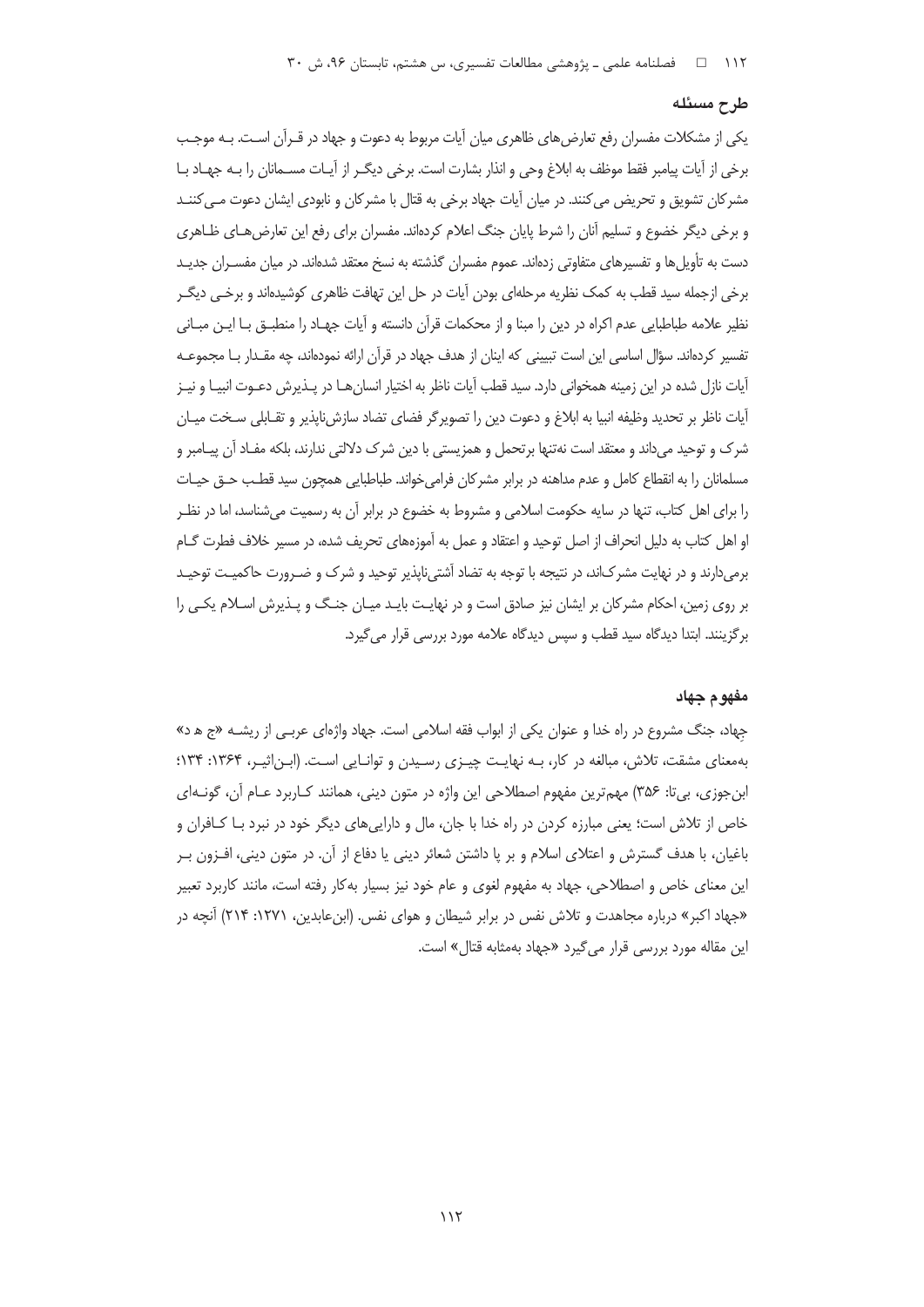الف) جهاد در دیدگاه سید قطب

یکی از اصول بنیادین در منظومه فکری سید قطب اصل جهاد است. بدون توجه به اصل جهاد در نگرش سید قطب نمی توان درک کاملی از مبانی فکـری او بـه دسـت داد. او در ایـن موضـوع ملهـم از مـودودی اسـت، بهصورتی که در *فی ظلال القرآن* و در مقدمه تفسیر سوره انفال به هنگام بحث از ماهیـت و اهـداف جهـاد در اسلام، صفحاتی را به نقل گزیدهای از کتاب *جهاد فی سبیل الله* اثر مودودی اختصاص مـی‹هـد. مـودودی را ازجمله متفكران مسلمان طرفدار احياى مذهبى قرن بيستم در هندوسـتان و پاكسـتان بـهشـمار مـىآورنـد. بهمنظور درک بهتر دیدگاه سید قطب درباره جهاد و اهداف آن، ناگزیر از ذکر خلاصه و فشردهای از این نقـل هستیم. سید قطب به نقل از مـودودی پـس از تأکیـد بـر تحریـف اصـل جهـاد در اسـلام توسـط غربیـان و قدرتمندان و انتقاد به عالمان دین به دلیل سکوت در برابر این توطئه، چنین می نویسد:

غربیان تصور کردهاند، اسلام یک نحله فکری مانند سایر نحلهها است. اگـر اســلام تنهـا یک نحله فکری بود و مسلمانان امتی مانند دیگر امم بودند جهاد اسلام، تمـامی مزایـا و ویژگے هایی که آن را در رأس عبادات قرار مے دهـد از دسـت مـے داد، امـا اسـلام نحلـه فکری نظیر دیگر نحلهها نیست و مسلمانان نیز امتی مانند دیگر امم عالم نیستند، بلکـه اسلام اندیشه و روشی انقلابی است کـه هـدف آن انهـدام و ریشـهکـن کـردن کامـل نظامهای اجتماعی عالم و تأسیس نظامی با بنیادهای جدید فکری و شـیوههـای عملـی است. از اینجا واژه مسلمانان بهعنوان وصفی برای یک حزب انقلابی جهانی که اسلام آن را شکل داده است، شناخته میشود تا وسیلهای باشد برای ایجاد برنامه انقلابی موردنظر اسلام و جهاد عبارت است از مبارزه انقلابی آن حرکت ذاتاً مستمر که برای نیل به ایـن هدف بر یا می شود ... . (سید قطب، ۱۹۹۵: ۰۸/ ۱۵۰۸)

سید قطب برخلاف مفسران نماینده جریان اصلاح و اعتدال دینی همچون عبـده و طنطـاوی معتقـد بـه جهاد ابتدایی است. (همو، ۱۹۸۷: ۳ / ۲۱۸) و برای جهاد و سرنگونی نظامها و حکومتهای بشـری کـه بـه عقيده او غاصب الوهيت خدا هستند، نيازي به توجيهاتي نظير سدكردن راه دعوت و تبليغ دين خدا و يا اقــدام به تهدید و تجاوز علیه کیان جامعه و نظام اسلامی نمی،یند. در هندسه معرفت دینی سید قطـب، جهـاد جـزو ذات و طبیعت اسلام و لازمه نقش آن در زمین و اهداف بلندی است که خدای متعال برای آن مقـرر فرمـوده است. این دین آمده است تا با شعار الوهیت خدا، آزادی انسان را از عبودیت بشر اعـلان کنـد و الوهیـت خـدا چيزي جز انقلاب فراگير و همه جانبه عليه صور مختلف حاكميت بشر نيست … اعـلان الوهيـت خـدا؛ يعنـي بازیس گیری قدرت غصب شده خدا از بشر و بازگرداندن آن به خدا. (همو، ۱۹۹۵: ۳ / ۱۴۳۳)

در این دیدگاه، نظامهای بشری بنا به ذات خود، غاصب و نافی استقرار یادشاهی خدا بـر زمـین هسـتند و

 $\frac{1}{4}$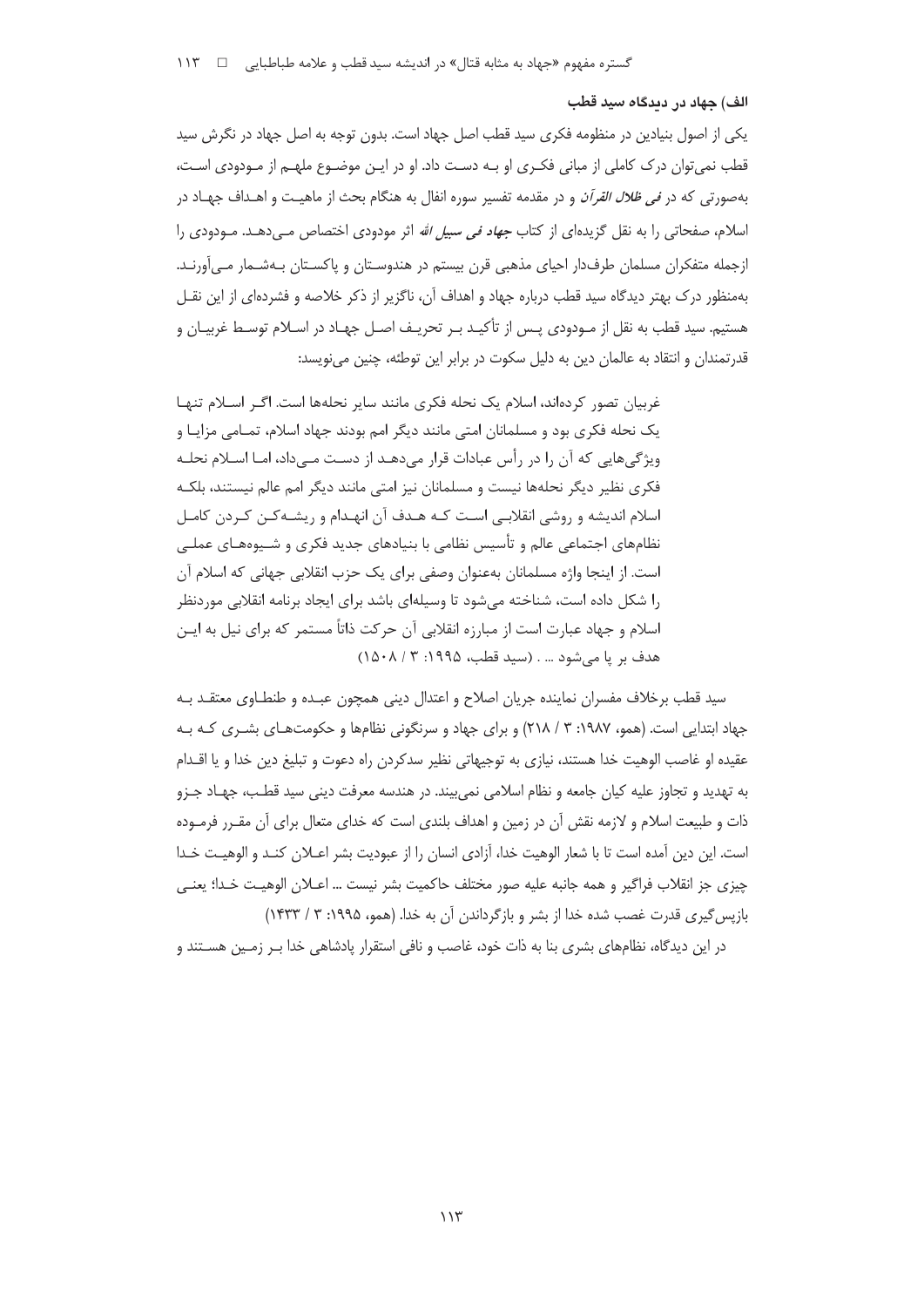۱۱۴ هـ - فصلنامه علمي ـ پژوهشي مطالعات تفسيري، س هشتم، تابستان ۹۶، ش ۳۰

حق بودن دین، تمسک به اعمال زور و توسل به جهاد را بهمنظور حاکم سـاختن آن بـر جوامـع بشــری و در نتیجه تثبیت الوهیت خدا در زمین، مجاز می سـازد. او خـود در کتـاب *الجهـاد فـی سـبیل الله* پـس از آن کـه طرفداران انديشه اصلاح و اعتدال ديني را به دليل نفي جهاد ابتدايي و به رسميت شناختن حكومتهـا و عقايـد جوامع، شکست خوردگان روحی و به تعبیر امروزی، مسلمانان خودباخته و شرمنده می نامد، تصریح می کند:

اقامه پادشاهی خدا و از بین بـردن پادشـاهی بشـر و گـرفتن قـدرت از دسـتان غاصـب بندگان و برگرداندن آن به خدا و سیادت شریعت الهی و الغای قوانین بشـری (اسـتقرار الوهيت و حاكميت الله)، همه اينها تنها با تبليغ و بيان ممكــن نيســت؛ زيــرا حاكمــان و غاصبان قدرت خدا در زمین تنها با تبلیغ و بیان، تسلیم نمـیشـوند وگرنـه سـادهتـر از عمل رسولان در استقرار دین خـدا در زمـین کـاری وجـود نداشـت … . (سـید قطـب،  $(1 - 1 - 1 - 1)$ 

از نظر سید قطب، این جهاد ابتدایی مسبوق به جهاد دفاعی است. به عقیده او جهاد دفاعی عبارت است از آزادسازی سرزمین خود از تعرض و یا حاکمیت طاغوت و تبدیل آن به پایگاهی برای آغاز تهاجم علیه نظامهـای کفر و سرنگونی آنها و آزادسازی سرزمینهای دیگر و استقرار حاکمیت خدا بر تمامی زمین. (همان: ۱۲۰) طبیعتـاً رسالت و مسئولیت اصلی در این راه برعهده طلایهداران جنبش اسلامی و پیشتازان و به تعبیر خود او «نـواه» يا «الجماعه المسلمه» است. (همان: ١٢۶)

بدیهی است که شعار آزادسازی انسانها از یوغ نظامهای بشری و استقرار الوهیت خدا، ماهیـت مکرهانـه توسل به زور و اسلحه را تغییر نمی دهد. در اینجا سخن از دگرگونی نظام سیاسی در یک سرزمین بـا اتکـا بـه خواست آحاد یک جامعه؛ یعنی انقلاب نیست که بتوان توسل به خشونت را طبیعی و اجتنابناپذیر تلقی کـرد، بلکه سخن از توسل به زور برای سرنگونی نظامهای سیاسی در سرزمینهای دیگر و مسـتقر سـاختن نظـامی نوین به جای آنها، صرف:نظر از اراده و عقیده جوامع این سرزمین ها است. او ضمن خردهگیـری بـه متفکـران مسلمانی که \_او اّنها را شکستخورده روحی و عقلی میخواند \_ با انکار سرنگونی نظامهای سیاسی و تصرف سرزمینهای دیگر بهمنزله هدف اسلام، سعی در اجتناب از چنین تعارضی کرده و نیز ضمن ارجاع ایـن انتقـاد به شبههافکنیهای دشمنان مغرض اسلام، منکر وجود چنین تعارضی میشـود، او معتقـد اسـت کـه ایـن دو موضوع هیچ ارتباطی با یکدیگر ندارند و می نویسد:

جهاد در اسلام برای اکراه افراد به اسلام نیست، بلکه هدف از آن اولاً دفـع آزار و اذیـت مؤمنان است … و ثانياً پس از تحقق آزادي عقيـده، تحقــق آزادي دعــوت اســت. اســلام بهترین رویکرد به وجود و حیات و پیشرفتهترین نظام زندگی را بـرای بشـر بـه ارمغـان آورده است. پس از بیان و ابلاغ این عقیده مترقی و جامع به انسـانهـا، هرکـه خواسـت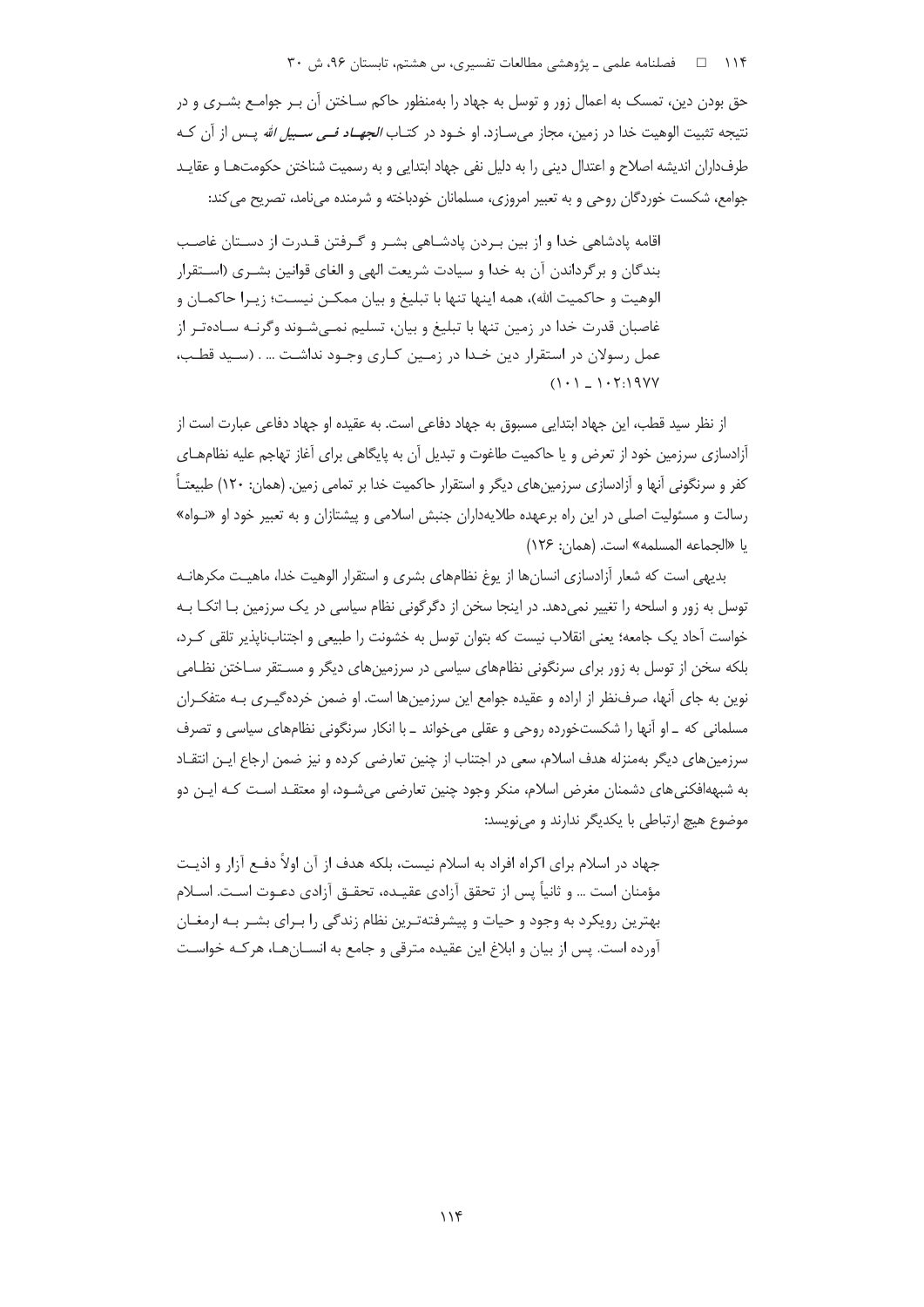گستره مفهوم «جهاد به مثابه قتال» در اندیشه سید قطب و علامه طباطبایی ه ه ۱۱۵ مسموم «جهاد به مثابه قتال»

ایمان آورد و هرکه خواست کفر ورزد؛ چراکه اکراهی در دین نیست، اما پیش از آن باید تمامي موانع فرارو در ابلاغ اين عقيده و تفكر نيک و مترقى به مردم ــ درست همان گونه که از جانب خدا برای مردم آمده است ـ از بین برود. همچنین باید تمـامی مـوانعی کـه مردمان را از شنیدن و پذیرش و پیوستن به این کاروان هدایت بازمیدارد، از میان برود؛ ازجمله این موانع، نظامهای طاغوتی در روی زمین هستند که مانع مردم بـرای اسـتماع هدایت شده، هدایت یافتگان را مورد آزار و شکنجه و تهدید قرار میدهند … (سـید قطـب،  $(11799:1990$ 

در این واقعیت نمی توان تردید کرد که سید قطب حق حاکمیت ملتها بر سرنوشت خـود را کـه موضـوع ماده سوم اعلامیه حقوق شهروندی و حقوق بشر انقلاب فرانسه و ماده بیست و یکم اعلامیه جهـانی حقــوق بشر است، به رسمیت نمی شناسد.

نکته مهم دیگری که از توضیح سید قطب درباره اهداف جهاد و وضعیت ایـدئال در روی زمـین فهمیـده می شود، نقش تعیین کننده عنصر قدرت در اندیشه سیاسی او است، چنان که دانستیم مطلوب او از جهاد، اقامــه یادشاهی خدا و استقرار حاکمیت الله بر روی زمین است. الوهیت و حاکمیت الله از نظر او چیـزی نیسـت جـز اجرای شریعت خدا بهدست نظامی ملتزم و مؤمن به این شریعت. از نظر او، تحقق عبودیت بشر در برابـر خـدا که همان استقرار نظام سیاسی مسلمان و حاکم ساختن احکام شریعت بر تمـامی مناسـبات زنـدگی فـردی و جمعی انسان است، بهمراتب ضروریتر و حیاتیتر از فراگیر شدن عقیده توحیـد و ایمـان و ارزش۱عـای الهـی است. در حقیقت، سید قطب اعمال قدرت سیاسی و نظامی و استقرار نظام سیاسی مسلمان و اجـرای شـریعت الهي را مهمترين و اصلي ترين شرط و مقدمه فراگيري توحيد و ايمان و ارزش هاي الهي مـي دانـد. ايـن بـاور، عنصر کانونی در اندیشه اجتماعی سید قطب است. او البته در این باور نیز تحت تأثیر مودودی قرار دارد که به آن اشاره رفت.

# ب) جهاد در اندیشه علامه طباطبایی

بهمنظور تبیین دیدگاه علامه طباطبایی پیرامون اصل جهاد ناگزیر به ذکر مقدمهای هسـتیم. مفـاهیم کلیـدی نظیر «فطرت»، «دین» و «استخدام»، نقش مهمی در تبیین مفهوم و فلسفه جهاد در دیـدگاه علامـه دارنـد. تمایل انسان به استخدام غیر، از نظر علامه طباطبایی حکمی فطری و در جهت صیانت و بقای ذات است، از این٫رو انسان تصرف در جماد، نبات، حیوان و حتی انسانهای دیگر را حق فطری خود میداند. طبیعـی اسـت دفاع از چنین حقی نیز امری مطابق فطرت خواهد بود. تنها در مورد انسان های دیگر است که بهدلیل نیاز بـه زیست اجتماعی و مزاحم این حقوق از یکسو و ضرورت بقا و تداوم زیست اجتماعی بهمنزله اصلیترین نیـاز نوع انسان از سویی دیگر، او ناگزیر از مصالحه و پذیرش حق استخدام متقابل و بهعبارت بهتر محدودیت حق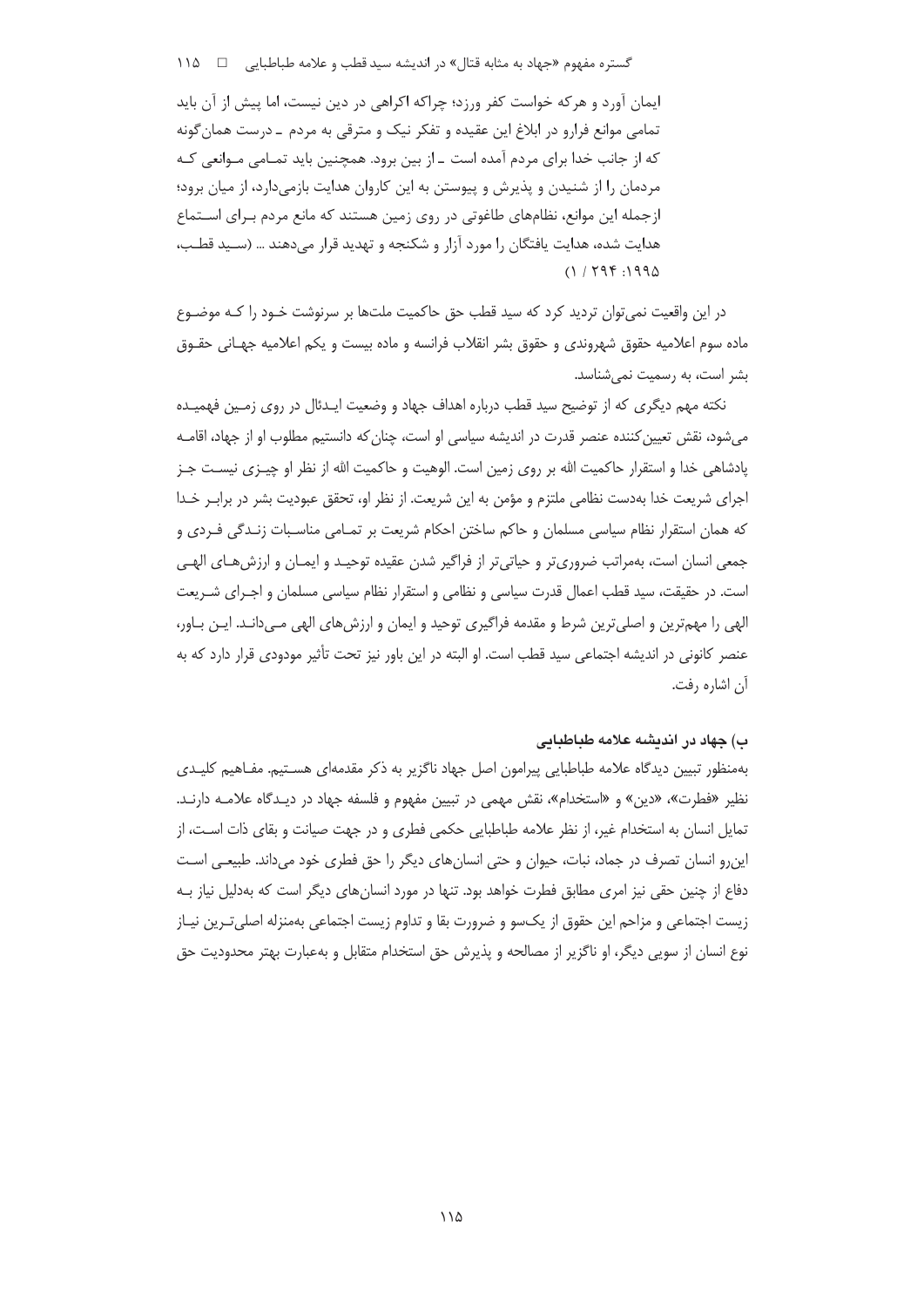### ۱۱۶ فصلنامه علمی ـ پژوهشی مطالعات تفسیری، س هشتم، تابستان ۹۶، ش ۳۰

فطری خود در استخدام همنوعان می شوند. به عقیده طباطبایی دفاع از حقوقی که انسان به حکم فطرت از آن برخوردار است و در رأس آنها دفاع از انسانیت در برابر تجاوز دیگران، خود امری فطـری و در نتیجـه مشـروع است، بنابراین از نظر علامه جهاد و قتال مشروع، ماهیتی دفاعی دارد و هر عقل سلیمی آن را تأیید مـی کنـد. (طباطبایی، ۱۹۷۱: ۲ / ۷۱)

چنین تحلیلی از پدیده جنگ و قتال با توجه به مبانی علامه معقول مینماید، اما سخن در این است کـه آن حقوقی که به حکم فطرت انســان از آن برخــوردار اســت و در رأس آنهــا حقــوق انســانی کــه دفــاع از آن مشروعیتبخش جنگها است، کداماند؟ چه به تعبیر تنبهبرانگیز طباطبایی «در طول تـاریخ بهانــه فاتحـان و کشورگشایان هم همین دفاع بوده است. آنان اول برای خود نوعی حق حاکمیت و یا … کمبود زمین و امثـال آن فرض می کنند و در نتیجه جنگ در راه تأمین این حق مفروض را اقدامی دفاعی و مشروع تلقی می کننـد.» از نظر طباطبايي، مهم ترين حقوق انسانيت، نه حقوقي نظير حق حيات آن چنان كه فلاسفه امروز اجتماع و سياسـت می گویند، بلکه توحید و قوانین دینی است که بر اساس آن تشریع شده است. (طباطب|یی، ۱۹۷۱: ۲ / ۷۲) دفـاع از چنین حقی است که اسلام آن را جهاد نامیده و مشروعش دانسته است. او آیاتی نظیر «[همان] کسانی کـه به ناحق از خانههایشان رانده شدند، [و جرمی نداشتند] جز اینکه میگفتند: «پروردگـار مـا، خداسـت.»؛ و اگـر خدا برخی از مردم را بهوسیله برخی [دیگر] دفع نمی کرد، دِیرها و کلیساها و کنیسهها و مساجدی که نام خـدا در آن بسیار برده میشود، حتماً ویران میشد و قطعاً، خـدا هـر کـس را کـه [دیـن] او را یـاری کنـد، یـاری می رساند؛ که مسلماً، خدا نیرومندی شکست ناپذیر است.» (حج / ۴۰) را بیان اراده الهمی و فرمـان بـه جهـاد برای بقای دین توحید و زنده ماندن یاد خدا در زمین می داند. (طباطبایی، ۱۹۷۱: ۲/ ۶۶)

این سخن البته با مبانی انسان شناسی علامه طباطبایی سازگاری دارد، چـه در تفسـیری کـه او از جایگـاه انسان در عالم هستی و غایت آفرینش بهدست میدهد، توحید آیین آفرینش و مطابق فطرت است. در نتیجـه تلاش برای بقا و حیات توحید، بهمعنای تلاش برای بقا و زنده ماندن انسانیت و اعتلای آن در انطباق با آیین آفرینش است. بر این سخن نیـز نمـیتـوان خـرده گرفـت کـه متفکـری دفـاع از اسـاس و مبنـای عقایـد و اندیشههایی را که موجب سعادت انسان میداند، برای معتقدان و پیروان، امری مشروع، بلکه واجب تلقی کند.

بررسی مبانی و فلسفه جهاد در دیدگاه طباطبایی تمام نخواهد بود اگر از معنای دفاعی بـودن ایـن حکـم الهی در نظر او غفلت شود. دفاعی بودن حکم جهاد از نظر طباطبایی مفهومی اعم از دفاعی بودن یـا ابتـدایی بودن این فریضه در اصطلاح حقوقی و فقهی دارد. مقصود او از دفاع در اینجـا «دفـاع از حقیقـت انســانیت» است، بنابراین قتال چه بهمنظور دفاع از مسلمانان و کیان اسلام باشد و چه ابتدایی در حقیقت دفـاع از حـق انسانیت است و آن حق، عبارت است از حقی که [انسان] در حیات خود دارد. پس شرک بـه خـدای سـبحان هلاک انسانیت و مرگ فطرت و خاموش شدن چراغ درون دلهاست و قتال که همان دفاع از حـق انســانیت است، این حیات را برمیگرداند. (همان)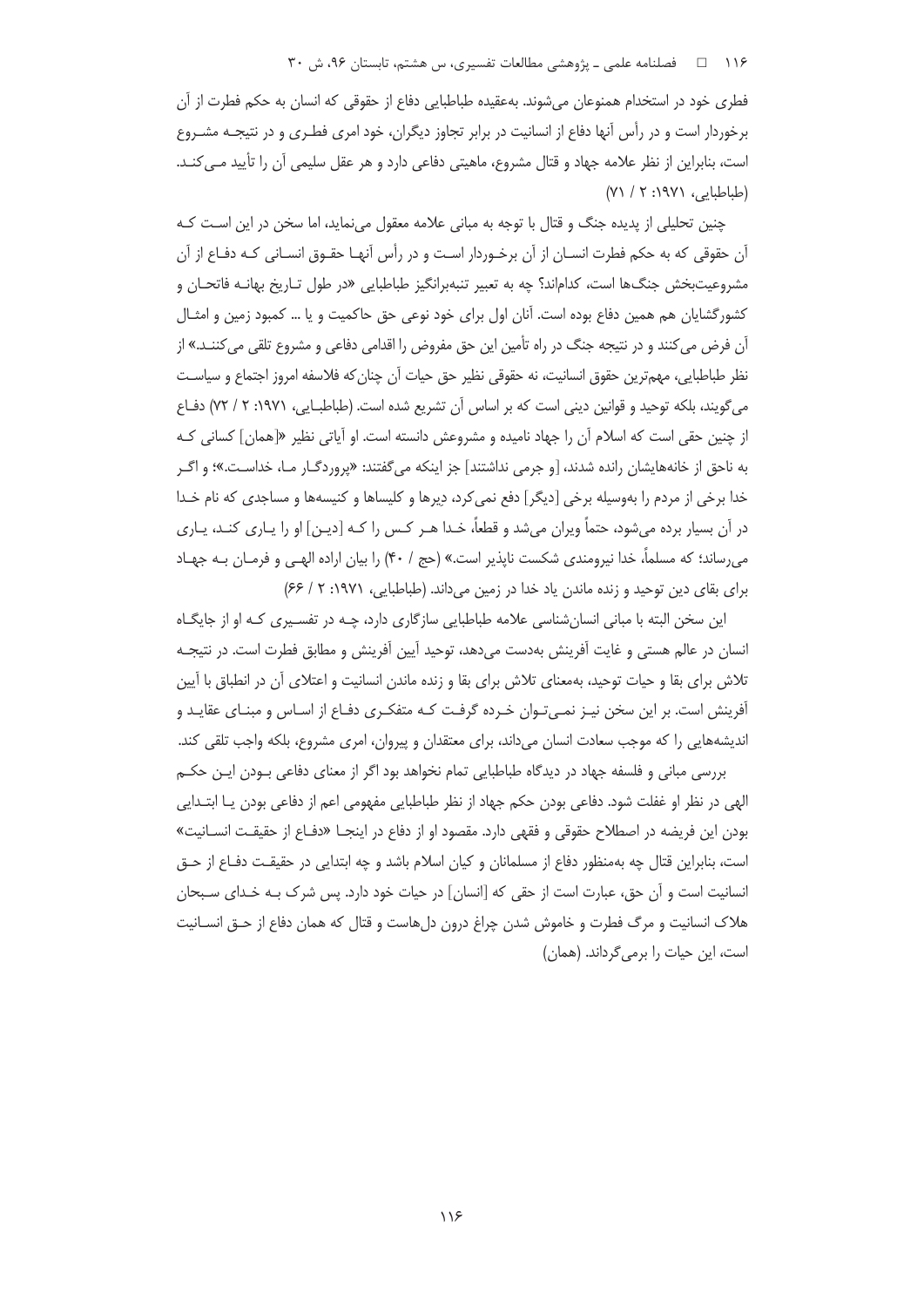گستره مفهوم «جهاد به مثابه قتال» در اندیشه سید قطب و علامه طباطبایی □ ١١٧

از این٫رو، طباطبایی معتقد است آیه «و اگر به صلح و آشتی گراییدند ـ تمایل نشان دادند ـ تو نیـز بـه آن بگرای و بر خدا توکل کن، که اوست شنوا و دانا.» بهوسیله آیه «پس چون ماههای حرام ـ چهار ماهی که بـه آنها مهلت داده شده بود \_سپری شود مشرکان را هر جا که پابند بکشید و بگیریدشـان و در تنگنـا قرارشـان دهید ـ بازداشتشان کنید ـ و در هر گذرگاهی به کمینشان بنشینید، پس اگر توبـه کننـد و نمـاز برپـا دارنـد و زكات بدهند راهشان را بگشاييد \_ متعرض آنها نشويد \_ كه خدا آمرزگار و مهربان است» (انفـال / ۶۱) نسـخ شده است. (طباطبایی، ۱۹۷۱: ۹/ ۱۳۱)

ریشه این نظر را باید در نگاه او به نسبت میان شرک با توحید و رسالت و هدف اسلام جستجو کـرد. بـه عقیده طباطبایی، توحید تحت هیچ شرایطی شرک را برنمیتابد و هدف اسلام پاکسازی زمین از لوث شـرک مطلق و تحقق ایمان خالص برای خدای سبحان میداند. (همان: ٢ / ۶۷) این باور در نـزد طباطبـایی چنـان است که اندک مناسبتی را برای اشاره به آن فرو نمی گذارد، ازجمله در تفسیر آیه ۲۸۶ سوره بقره می نویسد:

این دعایی است از سوی مؤمنان دال بر اینکه ایشان پس از اعلام پذیرش و اطاعت از اصل دين و گفتن «سَمِعْناْ وَاَطَعْنا» (بقره / ٢٨۵) هيچ اهتمامي جز بريايي و انتشار دين و جهاد برای اعلای کلمه حق و متحد ساختن ملل مختلف بر محور آن ندارند … . از این,و دعوت به دین توحید، همان راه دین و همان مسیری است که جهاد و قتال و امر به معروف و نهی از منکر و سایر اقسام دعوت و انذار را در پی دارد. تمامی این روشها برای محو ریشه اختلاف در بین نوع بشر است. (همان: ۲ / ۴۴۶)

> به نظر طباطبایی آیات جهاد در قرآن چهار گروهاند: ١. آیاتی که در خصوص قتال با مشرکان مکه نازل شده است؛ ٢. آیاتی که درباره قتال با اهل کتاب نازل شده است؛ ٣. آياتي كه درباره قتال با عموم مشركين است؛

۴. آیاتی که مسلمانان را به قتال با عموم کافران اعم از مشرکان و اهل کتاب فرامیخواند. (همان: ۶۵) او معتقد است که آیات مربوط به قتال با اهل کتاب مربوط به آنـانی از ایشــان نیسـت کـه بـا مســلمانان دشمنی می1ورزند، بلکه مقصود، قتال با عموم ایشان است. ازجملـه آیـات بحـث انگیـز در موضـوع تعامـل بـا مشر کان آیه ۲۹ سوره توبه است:

قاٰتِلُوا الَّذِينَ لا يُؤْمِنُونَ بِاللهِ وَلاٰ بِالْيَوْمِ الْأَحِرِ وَلاٰ يُحَرِّمُونَ ما حَرَّمَ اللهُ وَرَسُولُهُۥ وَلاٰ يَدِينُونَ دِينَ الْحَقِّ مِنَ الَّذِينَ أُوتُوا الْكِتاٰبَ حَتَّىٰ يُعْطُوا الْجِزْيَةَ عَنْ يَدٍ وَهُمْ صاغِرُونَ. با کسانی که به خدا و به روز بازیسین ایمان نمیآورنـد، و آنچـه را خـدا و فرسـتادهاش حرام کرده، ممنوع نمیدارند و به دین حق متدین نمیشوند، [که] از افرادی هستند که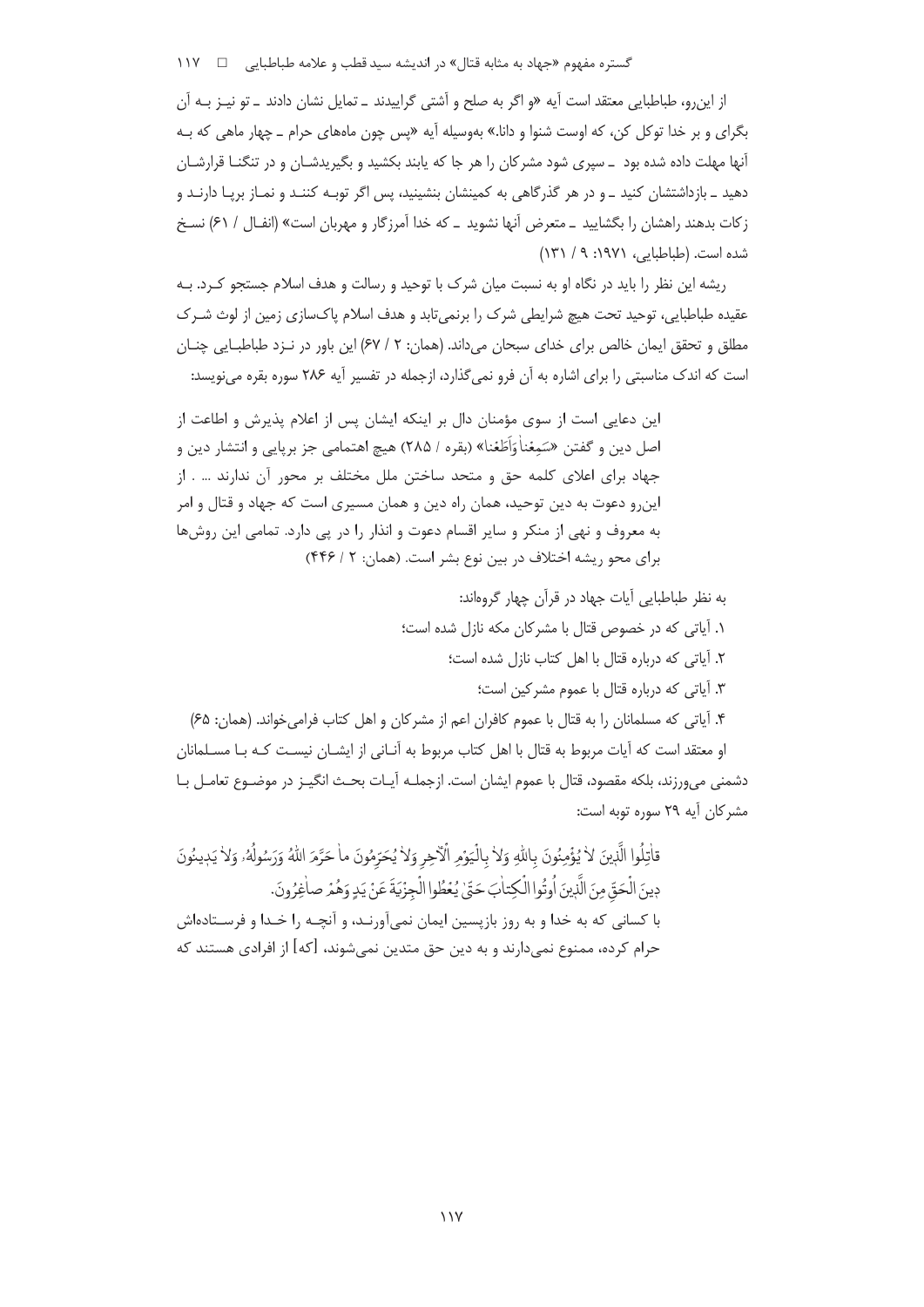# ۱۱۸ □ فصلنامه علمي ـ پژوهشي مطالعات تفسيري، س هشتم، تابستان ۹۶، ش ۳۰

كتاب [الهي] به آنان داده شده، ييكار كنيد تا اينكه [ماليات] جزيه را به دست [خـود] بیردازند، در حالے که آنان کوچکاند.

برخي از مفسران حرف «مِن» در عبارت «من الذين اوتو الكتاب» را تبعيضيه (بـهمعنـاي بعضـي از اهـل كتاب) دانسته و معتقد شدهاند منظور آيه قتال با گروهي از اهل كتاب است كه اوصاف خاصي دارنـد و برخـي ديگر حرف «مِن» را بيانيه دانسته بر اين نظر رفتهاند كه مفاد آيه فرمان قتـال بـا عمـوم اهـل كتـاب اسـت. طباطبایی با دسته اخیر همداستان است. او در تفسیر آیه مذکور و در پاسخ به این سـؤال کـه چـرا علـی(غـم ایمان اهل کتاب به خدا و اعتقاد ایشان به دین توحید و تأکید او بر به رسمیت شـناخته شـدن حــق حیـات و حقوق انسانی پیروان ادیان در جامعه اسلامی، قرآن به قتال با عموم اهل کتاب فرمان داده است، می،ویسد:

آنان به خدا و آخرت ایمانی صحیح ندارند، آنچه را که اسلام حرام کرده، حرام نمی دانند و همين امر موجب بروز فساد و افتراق در جامعه انساني و ناكام ماندن حكومت اسـلامي در تحقق سعادت بشر میشود. همچنین ایشان پیرو آیـین منطبـق بـا نـاموس خلقـت [يعني اسلام] نيستند، از اين٫و قتال با ايشان تا پذيرش ذلت و خضوع در برابر حكومت اسلامی و پرداخت جزیه باید ادامه یابد. آنان باید در برابر حکومت عادل اسلامی خاضع باشند و در قبال مسلمانان عرض اندام و احساس شخصیت مستقل و برابـر نکننــد و یـا انتشار آزادانه هواهای نفسانی و ترویج عقاید انحرافی و اعمال فاسد خود، جامعه بشـری را به فساد و تباهی نکشند و از سر خواری جزیه دهند. در مقابل حکومت اسلامی حیات و اداره امور آنان را تضمین کند. (طباطبایی، ۱۹۷۱: ۹/ ۲۴۲ ـ ۲۴۱)

### ج) معنای «فتنه» از دیدگاه سید قطب

بررسی معنای «فتنه» در نظر سید قطب تصور روشنتری از هدف و غایت جهاد در دیدگاه وی بهدست می دهد، چنان که می دانیم مفسران قرآن از دیرباز با استناد به روایات و گزارش ها دینی برای واژه «فتنه»، که در آياتي ، نظير: «وَقاٰتِلُوهُمْ حَقٌّ لاٰ تَكُونَ فِتْنَةٌ وَيَكُونَ الدِّينُ لِلَّهِ فَإِن انْتَهَوَا فَلأ عُدُواْنَ إِلَّا عَلَى الظّاٰلِمِينَ» (بقره / ١٩٣) بهمثابه هدف جهاد اعلام شده است، دو معنا ذکر کردهاند. برخی «فتنه» را شرک معنا کرده و از این آیه و نظایر آن نتیجه گرفتهاند که هدف از جهاد نابودی شرک است. برخی دیگر آن را آزار و شکنجه و تهدید و تبعید تفسیر کرده و نتیجه گرفتهاند که هدف از جهاد ایجاد امنیت مسلمانان و آزادی آنها در پرستش دین خداست. (رازی، ۱۴۱۱: ۵ / ۲۴۹؛ طبرسی، ۱۴۰۶: ۲ / ۵۱۱)

سید قطب «فتنه» را شرک نمیداند و درعین حال آن را به آزار و تهدید و شکنجه محـدود نمـی *کنـ*د. او تفسیری موسع از «فتنه» ارائه میدهد. به عقیده او «فتنه»، تنهـا تهدیـد و آزار مسـتقیم نیسـت، بلکـه کلیـه اشکال بازدارنده مستقیم و غیرمستقیم علیه عقیده و ایمان را شامل میشود. از نظر او جو و فضای فسـادانگیز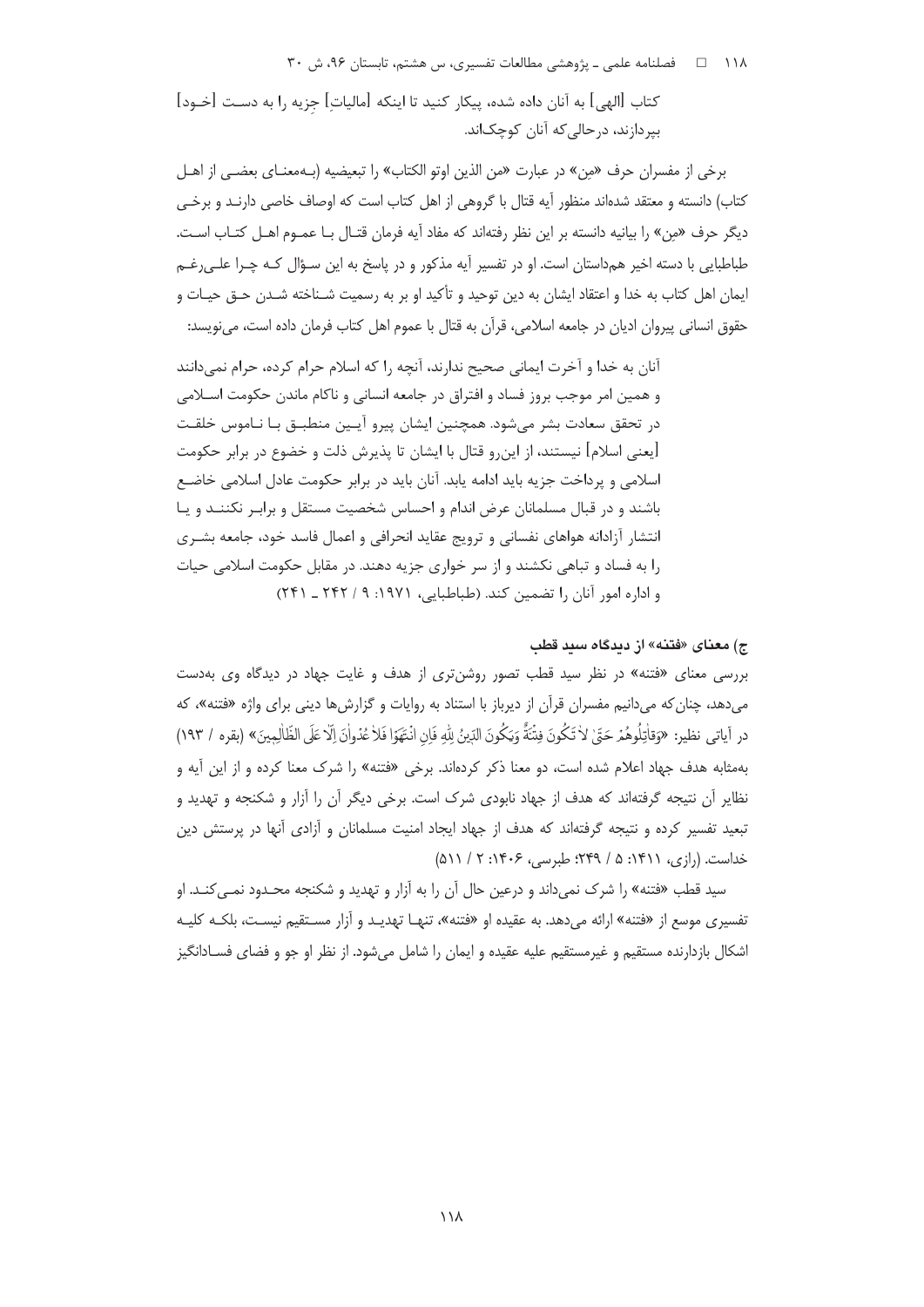و گمراه کننده، در نظامهای سیاسی غیرمسلمان و غیرمعتقد به اسـلام، نیـز کـه مردمـان را از روش خـدا دور می کند و رویگردانی از آن و تمایل به کفر را در نظر آنان مطلوب جلوه می دهـد، مصـداق فتنـه اسـت. (سـید قطب، ۱۹۹۵: ۱ / ۱۸۹)، از این همه می توان نتیجه گرفت، که در نظر سید قطب، هدف جهـاد در سـه اصـل خلاصه میشود:

۰۱. اعلای کلمه خدا در زمین؛

۲. تثبیت منهج و روش ایدئولوژیک خدا در زندگی انسانها؛

۳. حمایت از ایمان آورندگان به اسلام در برابر فتنه و آزار که البتـه جـز بـا درهـم کوبیـدن قـدرتهـای غیرمستند به خدا و نابودی آنها تضمین نمیشود. سید قطب با الهـام از ایــدههـا و افکـار و براسـاس «جامعــه اسلامی \_ جامعه جاهلی» و یا «حاکمیت الله \_ حاکمیت طاغوت» جهاد را تلاش «برای تثبیت الهیـت الله در زمین و طرد طاغوتهای غاصب، قدرت خدا و رهایی انسان از عبودیت، غیر خدا و از فتنه و اجبار قهرآمیـز آن در دست شستن از اطاعت خدا … براي برپايي مملكت الله در تمامي زمين …» تعريف مي كنـد. (همـان: ٣ / ١٧٣٧) به عقیده او برای تحقق این هدف بزرگ دو کار لازم است، یکم دفع آزار و فتنه علیـه کسـانی کـه اسـلام را پذیرفته و آزادی خود را از حاکمیت انسان علنی ساختهاند و دوم درهم کوبیدن تمامی قوایی که در روی زمین براساس اشكال مختلف عبوديت انسان بريا شدهاند. تا تضميني باشد براي هدف نخست. (همان: ١۵٠٨)

چنان که پیداست او ضرورت مبارزه و جهاد با نظامها و حکومـتهـای غیـر اسـلامی را از اصـل سـیطره الوهيت و حاكميت الله، بر جامعه بشرى نتيجه مى گيرد. (همان: ١ / ١٩٠) به عقيده سيد قطـب، اسـلام ديـن حق است «و آمده است تا مبنا و روشی ایدئولوژی عام برای زندگی بشریت در زمین باشد. تا امت مسلمان به رهبری بشریت در راه خدا مطابق این روش ایدئولوژی که منبعث از دیدگاهی کامل و جامع نسبت بـه غایـت هستی و وجود انسانی است، قیام کند … و هیچ ستمگر متجاوزی نتواند مانع دستیابی او به سـعادت و کمـالی شود که خدا برای انسان اراده فرموده است.» او از این سخن نتیجه می *گ*یرد:

١. حق بشريت است كه دعوت به اين روش الهي به او برسد و هيچ قدرتي در هيچ شرايطي مانع ميان او و این دعوت نباشد.

۲. نیز حق بشر است که پس از وصول دعوت به او در پــذیرش آن آزاد باشــد و هــیچ قــدرتی مــانع ایــن يذيرش نشود و اگر گروهي از مردم از پذيرش آن امتناع كردند، مانع ديگران در پذيرش اين دعوت نشوند.

۳. نیز این حق بشر است که اگر این دعوت را پذیرفت با هیچ یک از اشکال فتنه مواجه نشود.

به گمان او بر گروه مسلمانان انقلابی (الجماعه المسلمه) واجب است که «در حمایت از بشـریت و بـرای تثبیت روش خدا در حیات انسانِ ها و تضمین امنیت کسانی که هدایت یافتهانـد و دفـع آزار و فتنـه ایشــان از قدرت استفاده کنند.» همچنین، به عقیده او این سه حــق بشــری وظیفــه دیگــری را متوجــه گــروه مســلمان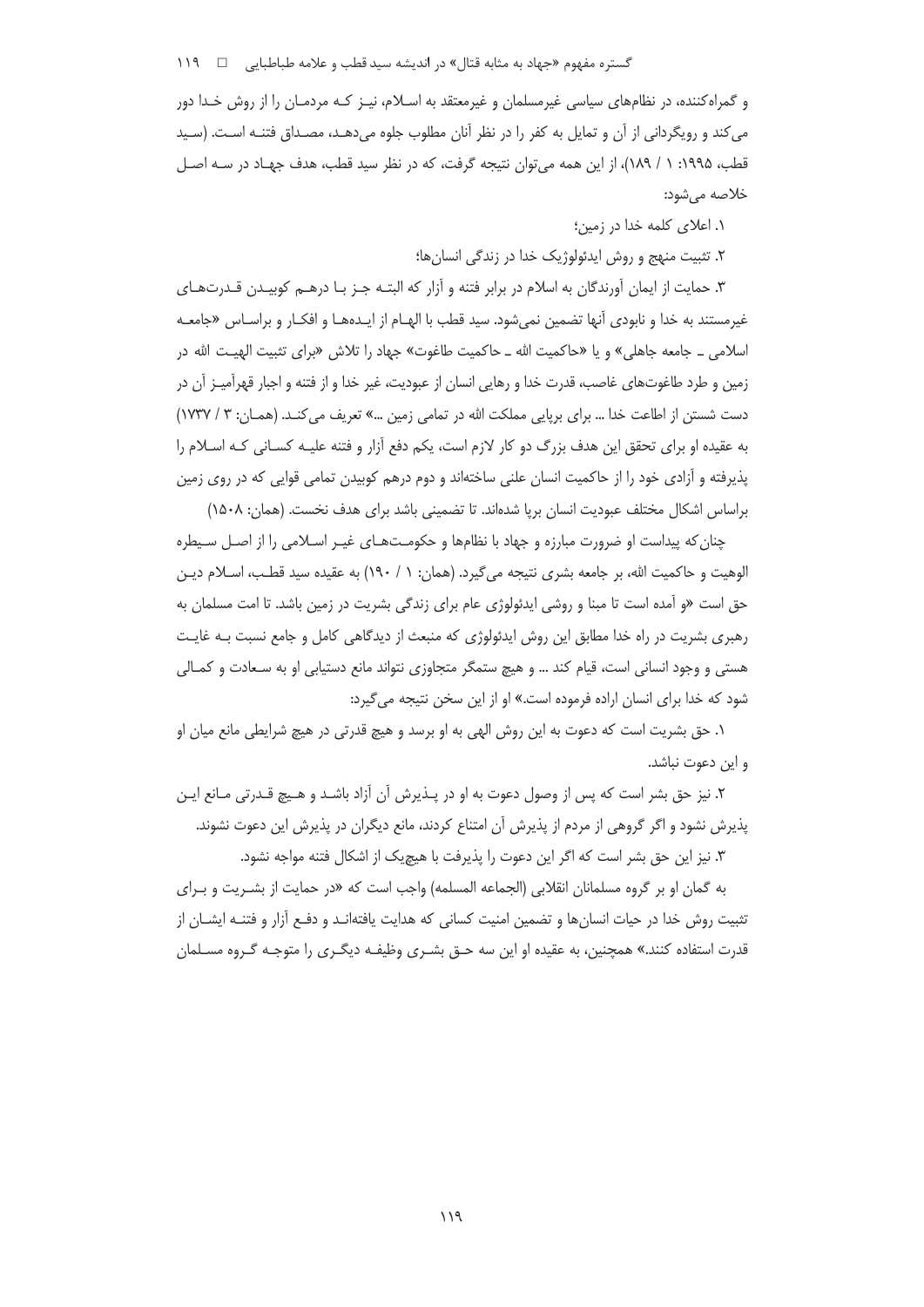۱۲۰ □ فصلنامه علمی ـ یژوهشی مطالعات تفسیری، س هشتم، تابستان ۹۶، ش ۳۰

انقلابی می کند و ان «درهم کوبیدن هر قدرتی است که متعرض دعوت و ابلاغ آزادانه آن به انسانها شـده و یا آزادی پذیرش عقیده را تهدید و با اعمال آزار و تهدید مانع می شود و این جهاد را تا آنجـا ادامـه دهنـد کـه فتنه عليه مؤمنان در روى زمين براى هيچ قدرتى ممكن نباشد». (همان: ١٨۶ \_ ١٧٨)

# د) معنای «فتنه» در اندیشه طباطبایی

طباطبایی مانند برخی مفسران (سیوطی، ۱۴۰۷: ۱ / ۲۰۵) واژه «فتنه» را در آیه ۱۹۳ سوره بقره، دین شـرک تفسیر می کند. او در تفسیر آیه به گزارشی از قتاده در *درالمنثور* به این مضمون استناد می کند:

قتاده گفت «وَقاٰتِلُوهُمْ حَقّ لاٰ تَكُونَ فِتُنَةً؛ و با أنها ييكار كنيد، تا أشوبگرى باقى نماند»؛ يعني تا شرک نباشد و دین از آن خدا باشد و تا لا اله الا الله بر زبانها جاری شود. رسول خداءی برای همین کلمه جنگید و بدان دعوت کرد. قتاده برای ما نقل کرد که پیامبر میفرمود: ظالم کسی است که از گفتن لا اله الا الله خودداری کند. با او جنگ می شود تا یگوید لا اله الا الله.

طباطبایی پس از نقل این گزارش و در تأیید آن می نویسد:

عبارت «ظالم كسى است» سخن قتاده است كه از قول پيـامبر برداشـت كـرده اسـت و برداشتی نیکو و صحیح است. (طباطبایی، ۱۹۷۱: ۲ / ۷۲)

به موجب این تفسیر، قتال برای رفع فتنه، بهمعنای قتال برای نابودی دین شرک است. چندان نیـازی بـه شرح و بیان ندارد که با چنین تفسیری از «فتنه» و با چنین برداشـتی از رسـالت و مسـئولیت انبیـا ــ آن هـم براساس روایتی که در مجامع روایی شیعی اصل و سندی برای آن مشاهده نمـی شـود \_ تمـام آن تأکیـدها و تصريحها درباره انحصار وظيفه انبيا به دعوت و ابلاغ پيام و اختيار انسان ها در پذيرش دعوت ايشان و نهي از اکراه و اجبار مردمان به پذیرش دین در اسلام به یکباره رنگ میبازد و فقط به یک ادعا تبدیل می شـود. او در دفاع از توسل به زور برای ایمان آوردن کفار می نویسد:

اینکه گفتهاند لازمه جنگ و غلبه [برای رفع فتنه] اکراه مردمان به پذیرش دیـن اسـت، در پاسخ می گوییم چنین اکراهی در شرایطی که احیای انسانیت منوط به تحمیل حـق مشروع بر گروهی از افراد باشد، آن هم پس از تبیین و اقامـه دلیـل و برهـان قـاطع بـر ایشان اشکالی ندارد. ایـن شـیوه در میـان جوامـع و دول مختلـف مرسـوم اسـت. آنـان متخلفان و ناقضان قوانین ,ا به تبعیت از قانون فرامی خوانند و در صورت عـدم تمکــین، برای مطیع ساختن و انقیاد وی به قانون چـه بـا اکـراه و چـه بـا میـل و رغبـت از هـر وسیلهای حتی توسل به جنگ استفاده می کنند. (همان: ۶۸)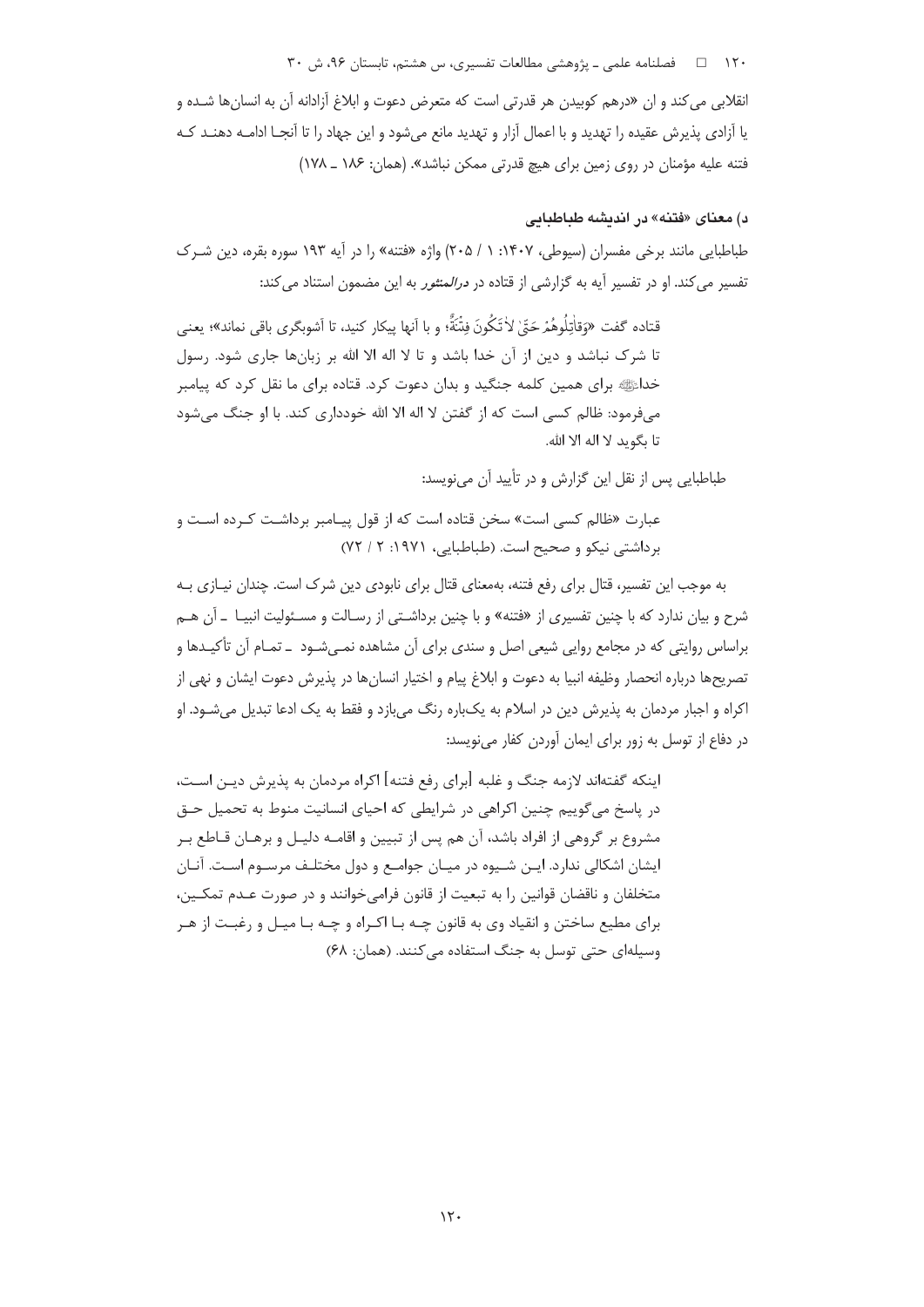گستره مفهوم «جهاد به مثابه قتال» در اندیشه سید قطب و علامه طباطبایی □ ١٢١

در عين حال، در تفسير آيه «اَفَاَنْتَ تُكْرِهُ النّاٰسَ حَقّ' يَكُونُوا مُؤْمِنِينَ؛ و آيا تو مردم را وا مي داري تا اينكه مؤمن شوند؟!» (یونس / ٩٩) بهصراحت تأکید می کند که خدا پیامبر را از اکراه مردمان به پذیرش دین نهی کرده و چنین عملی را برای او مکروه شمرده و تصریح کرده است که چنین ایمانی را بر فرض وقوع نمر،بذیرد. (طباطیایی، ۱۹۷۱: ۱۰ / ۱۲۶) باز در حایی دیگر تأکید می کند:

خدای سبحان خود، انسانها را مختلـف آفریـده و ایـن اقتضـای حکمـت او اسـت کـه سعادت و شقاوت انسانها براساس اختیار آنهـا باشـد تـا هـرکس راه معصـیت و طریـق ضلالت پیش گیرد مجازات شود و هرکس بـر مرکـب راهـوار اطاعـت سـوار شـود و راه بندگی پیماید یاداش یابد. (همان: ١٢ / ٣٣۶)

چنانچه ميeبينيم معلوم نيست طباطبايي كه «قَدْ تَبَيَّنَ الرُّشُدُ …» را علت «لاٰ اِڪُراٰهَ في الدِّين» مي<اند، درجایی دیگر چگونه همین تبیین و اقامه برهان را مجوزی برای اعمال زور و اکراه در پذیرش دین تلقی مے ,کند؟

جالب أنكه او در تفسير أيه «وَماْ يُؤْمِنُ اَكْعَرُهُمْ بِاللّٰهِ إِلَّا وَهُمْ مُشْرِكُونَ؛ و بيش ترشان به خدا ايمان نمي آورند، جز درحالي كه آنان مشركاند.» (يوسف / ۱۰۶) مي نويسد:

اکثر مردم ایمانآور نیستند هرچند تو از ایشان مزد نخواهی و هرچند بر آیات آسمانی و زمینی با همه زیادش مرور کنند. آنهایی از ایشان که ایمان آوردند نیـز اکثـراً ایمانشـان آمیخته به شرک است. (طباطبایی، ۱۹۷۱: ۱۱ / ۲۷۶)

بنابراین آن عدمای که صاحب *المیزان* معتقد است «برای احیای انسانیت» اکراه ایشان بـه پــذیرش دیــن مانعی ندارد، اکثر انسان های روی زمین خواهند بود. به هر حال، تعارض میان این دو نظر آشکارتر از آن است که نیاز به توضیح داشته باشد. در عین حال، نمی توانیم از مغالطهای که در عبارات اخیـر میـان قـانون و دیـن صورت گرفته، چشم بپوشیم. علامه طباطبایی خود دیـن را «مجموعـهای از معـارف علمـی و معـارف عملـی مبتنی بر آن» و از سنخ «اعتقاد و ایمان» می داند (همان: ۲ / ۳۴۲) درحالی که قـانون مجموعـهای از ضـوابط تنظیم کننده مناسبات میان افراد و ناظر بر اعمال انسان هاست. یکی دانستن این دو مقوله و استشهاد به قانون و الزام شهروندان به رعایت آن در جوامع بشری بهمنظور توجیه اجبار و اکراه افـراد بـه پـذیرش دیـن اشـتباه فاحشی است که ارتکاب آن از فیلسوف بزرگی همچون طباطبایی انتظار نمی رود.

صرفنظر از تهافتهای مذکور باید دانست هدف از جهاد در نظر طباطبایی تنها محو شرک از روی زمین نیست. او در گامی فراتر هدف از جهاد را نه محو شرک از روی زمین بلکه استقرار حاکمیت و سلطه دین حق بر زمین میداند. او در تفسیر آیه «وَقاٰتِلُوا في سَبيل اللهِ وَاعْلَمُوٓا اَنَّ اللهَ سَمِيعٌ عَلِيمٌ؛ و در راه خدا، جنگ كنيد و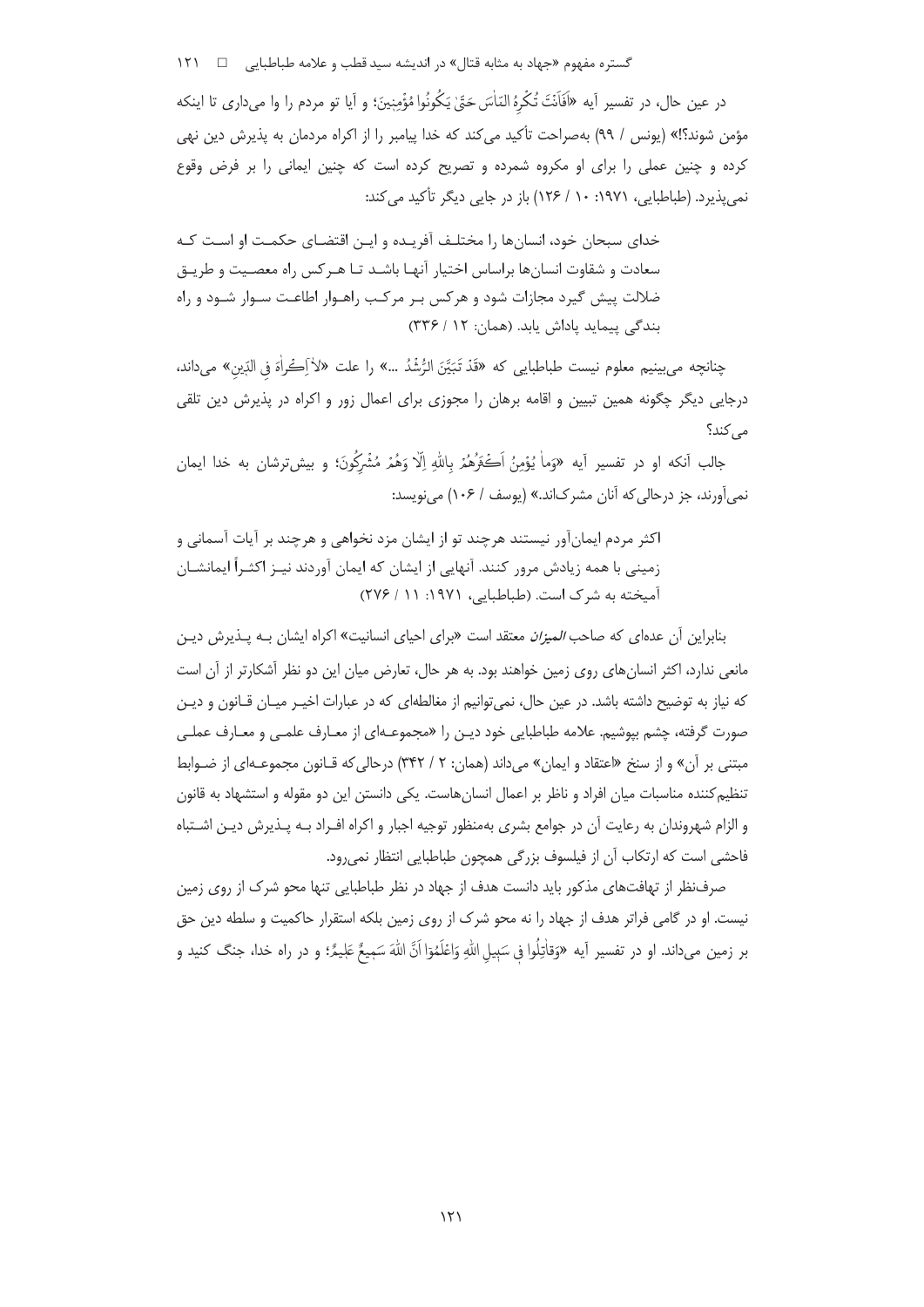این آیه بر وجوب جهاد دلالت دارد. خدای متعال در اینجا و سایر موارد جهاد را به «فی سبيل الله» مقيد فرموده است تا كسي گمان نكند كه هدف اين وظيفه مهم ديني فقـط تسلط دنیوی و توسعه سرزمینی است، همچنان که برخـی از جامعـهشناسـان معاصـر و دیگران درباره پیشرفت اسلام چنین تصور کردهاند، بلکه هـدف از جهـاد، گسـترش و سـلطه ديني است كه صلاح دنيا و آخرت مردم را تأمين مي كند. (طباطبايي، ١٩٧٧: ٢ / ٢٨۴)

بديهي است محو شرک و استقرار سلطه و حاکميت دين حق دو مفهوم متفاوت و مستقل از يکديگرنــد و تلازمی باهم ندارند، بنابراین از نقل اخیر می توان نتیجه گرفت که به عقیده طباطبایی هـدف اصـلی و نهـایی جهاد در نگاه طباطبایی پس از محو شرک، سلطه و حاکمیت دین حق و نابودی هر کیان مستقل دیگر است، اگرچه این کیان متعلق به ادیان آسمانی باشد.

# ه) نقد دىدگاه سىد قطب

١. جهاد با تفسیری که سید قطب ارائه میدهد با اصل نفی اکراه آشـکارا در تعـارض اسـت. در قـرآن آيـاتی می¤وان یافت که نافی دیدگاه سید قطب نسبت بـه جهـاد و اهـداف آن اسـت، ازجملـه آيـاتی نظيـر «و اگـر [دشمنان] به صلح متمایل شوند، پس [تو نیز] بدان متمایل شو؛ و بر خدا توکل کن! [چرا] که در حقیقت تنهـا او شنوا [و] داناست.» (انفال / ۶۱) ٰ اما سيد قطب منافاتي ميان ديدگاه خود نسبت به جهـاد و اهـداف آن، بـا این گونه آیات نمی بیند. او با استناد به نظریه مرحلهای بودن آیات معتقد اسـت، آیـات قــرآن را بایــد در مســیر حرکت وحی و تحولات و فراز و نشیبهای جریان نهضت پیامبر اسلام درک کـرد و فهمیـد. در ایـن مسـیر میان آیات ناظر به واقعیات مرحلهای خاص از این نهضت و آیات ناظر به مرحله نهایی تمایز قائل شد. به نظر او آیاتی نظیر آیه ۶۱ سوره انفال که مسلمانان را به پذیرش پیشـنهاد صـلح و آرامـش جوامـع غیـر اسـلامی فرامی خواند، آیاتی مرحلهای و مربوط به دورانی هستند که جنبش اسلامی هنـوز در شـرایط غلبـه و پیـروزی کامل بر حریف نیست؛ زیرا چنان که می دانیم سوره انفال در سال دوم هجرت نازل شده است.

اما با پذیرش منطق مرحلهای بودن نزول آیات که در جای خود یکی از مهمترین کلیدهای فهم صـحیح آيات قرآن بهشمار مي رود، ديدگاه سيد قطب نسبت به جهاد و اهداف آن با برخي از آيات قرآن ازجملـه: «بـه كساني كه كافر شدند بگو: اگر باز ايستند، آنان را آنچه گذشته بخشوده و آمرزيده مي شود و اگر [به روش خود و جنگ و فتنهانگیزی] بازگردند پس همان روش و نهاد است که بر پیشینیان گذشت و با آنان کارزار کنید تـا أنگاه که فتنهای \_ کفر و شرک و فتنهانگیزی \_ نماند و دین یکسره خدای را باشد. پس اگـر بازایسـتند همانـا

١. وَإِنْ جَنَحُوا لِلسَّلْمِ فَاجْنَحْ لَها وَتَوَكَّلْ عَلَى اللَّهِ إِنَّهُ هُوَ السَّمِيعُ الْعَلِيمُ.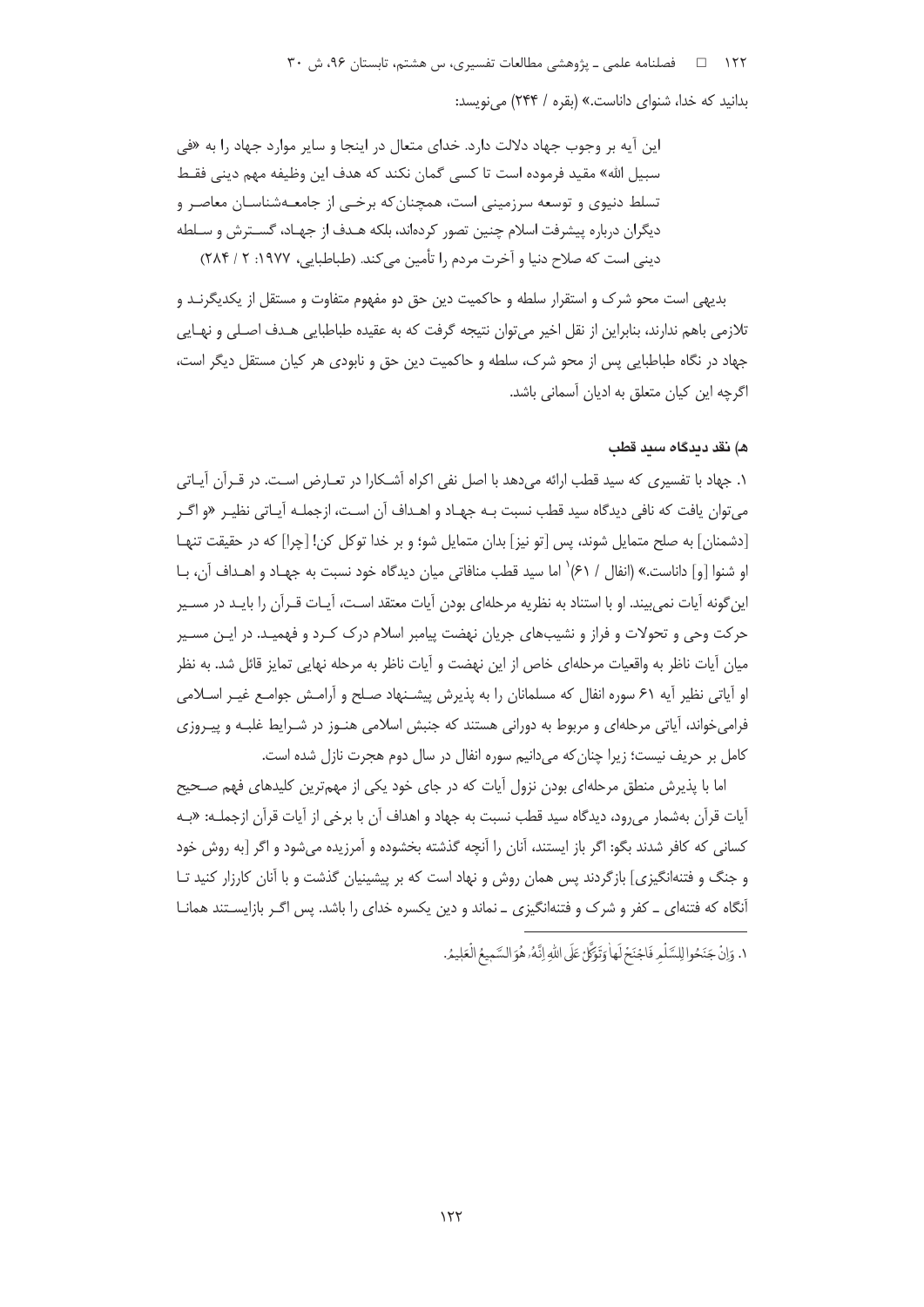گستره مفهوم «جهاد به مثابه قتال» در اندیشه سید قطب و علامه طباطبایی □ ١٢٣

خدا به آنچه می کنند بیناست.» (انفال / ۳۹ ـ ۳۸) ناسازگار است.

چنان که پیداست در سوره انفال که در سال دوم هجرت نازل شده و آیات آن باید ناظر به مراحـل میـانی نهضت اسلامی باشد و نه مرحله نهایی آن، سخن از جهاد و مبارزه باهدف رفع فتنه و بودن دیـن بـرای خـدا بهمیان آمده و بلافاصله از این فرمان نتیجه گیری شـده کـه اگـر مشـرکان از آزار و تهدیـد دسـت کشـیدند، مسلمانان صلح و آرامش را بیذیرند که خدا به آنچه مشرکان می کنند، آگـاه اسـت. بـدون شـک معنـای واژه «فتنه» در این آیه بهمنزله هدف جهاد، آن معنایی نیست که لازمهاش نابودی بنیانهای نظـامهـای سـتمگر بشری و استقرار الوهیت و حاکمیت الله بهجای آن از طریق جنگ و جهاد باشـد؛ زیـرا ایـن آیـات، چنـان کـه گفتیم، در دورهای نازل شدهاند که حکومت نو پای مدینه هنوز در شرایط ضعف بهسر می برده است. این آیات از نظر سیاق و حتی لفظ، تفاوتی با آیات ۹۳ ــ ۱۹۱ سوره بقره که ظاهراً در سال هفتم هجری (یک سال پس از صلح حدیبیه) نازل شدهاند، ندارند. در هر دو دسته یک مضمون تکرار شـده و دسـت کشـیدن مشـرکان از دسیسه و تجاوز «فان انتهوا» شرط پایان جنگ اعلام شده است. جالب اینکه سید قطـب در تفسـیر آیـات ۳۸ و ۳۹ سوره انفال بی|عتنا به منطق مرحله|ی بودن نزول آیات قرآن ازجمله آیات جهاد، از این آیات تفسـیری کــاملاً یکسان با آیات ۹۳ ــ ۱۹۱ سوره بقره بهدست می دهد.

٢. از دیگر آیاتی که بهنظر می رسد با دیدگاه سید قطب درباره جهاد و اهداف آن تعارض دارد، این آیه است:

لاْ يَنْهٰدُكُمُ اللَّهُ عَنِ الَّذِينَ لَمْ يُقاٰتِلُوكُمْ فِي الدِّينِ وَلَمْ يُخْرِجُوكُمْ مِنْ دِياٰ{كُمْ اَنْ تَبَرُّوهُمْ وَتُقْسِطُوٓا إِلَيْهِمْر إِنَّ اللَّهَ يُحِبُّ الْمُقْسِطِينَ \* إِنَّماٰ يَنْهٰدُكُمُ اللَّهُ عَنِ الَّذِينَ قاٰتَلُوكُمْ فِي الدِّينِ وَاخْرَجُوكُمْ مِنْ دِياْرِكُمْ وَظِلْهَرُوا عَلَى اِخْرِاْجِكُمْ اَنْ تَوَلَّوْهُمْ وَمَنْ يَتَوَلَّهُمْ فَأُولَٰئِكَ هُمُ الظَّالِمُونَ. (ممتحنه / ٩ \_ ٨) خدا شما را نسـبت بـه كسـاني كـه درمـورد ديـن بـا شـما پيكـار نكردنـد و شـما را از خانههایتان بیرون نراندند، منع نمی کند که به آنان نیکی کنید و نسبت به آنان دادگری نمایید؛ [چرا] خدا دادگران را دوست میدارد خدا شما را فقـط از کسـانی کـه در مـورد دین با شما پیکار کردند و شما را ازخانههایتان بیرون راندند و برای بیـرون رانـدن شـما هم دیگر را پشتیبانی کردند، منع میکند که با آنان دوستی کنیـد؛ و هـرکس آنـان را دوست داشته باشد، پس تنها آنان ستمکارند.

مطابق این آیات مسلمانان به نیکی و رفتار عادلانـه بـا جوامـع و نظـامهـای غیرمسـلمانی کـه موضـعی خصمانه و ستیزهجویانه با آنها ندارند و به آزار و تبعید مسلمانان اقدام نکرده و نمی کنند، ملزم شدهانــد. بــدون شک دیدگاه سید قطب درباره ماهیت و اهداف جهاد ازجمله نابودی تمامی نظامهای بشری و استقرار الوهیت و حاکمیت الله بهجای آنها با مفاد این آیه سازگار نیست. نکته دیگر اینکه در تفسیر این آیه ادبیات سید قطب به کلی تغییر می یابد. او که در تفسیر سوره توبه با استناد به آیات و روایات دینی و حوادث تاریخی از قـدیم تـا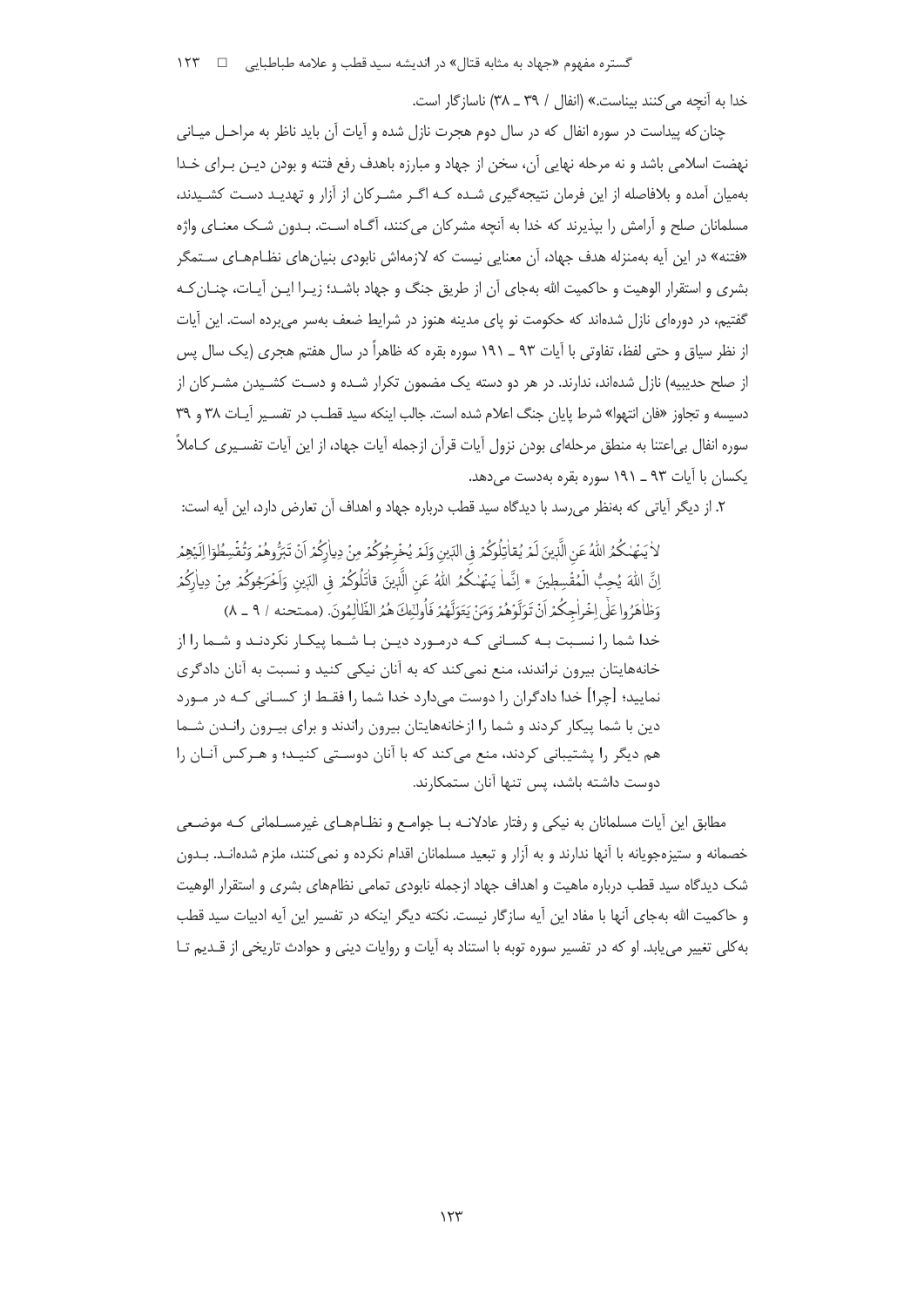۱۲۴ فصلنامه علمی ـ پژوهشی مطالعات تفسیری، س هشتم، تابستان ۹۶، ش ۳۰

امروز صفحات متعددی را به تشریح خصومت ذاتی و چرایی تضاد آشتی ناپذیر میان اردوگـاه اســلامی و اردوگـاه مسیحی و یهودی و ضرورت جهاد فیصلهبخش اختصاص می دهد، (سید قطب، ۱۹۹۵: ۳ / ۱۶۳۵ ــ ۱۶۲۵) در تفسير آيات سوره ممتحنه مي نويسد:

این آیات قاعده اسلامی مهمی را در روابط بین|لمللی میان مسلمانان و غیرمسلمانان بنا نهاده، خصومت را مختص حالت تجاوز و دشمنی قـرار مـی،دهـد، امـا در شـرایطی کـه دشمنی و تجاوز منتفی است، مبنای روابط را بر نیکی و عدالت استوار می سـازد. اسـلام دین صلح و عقیده دوستی و نظامی است که هدف آن سایهافکنی بر تمام عالم و برپایی روش خود در تمام جهان و جمع آمدن مردمان تحت پـرچم اخـوت و دوسـتى متقابـل است. هيچ چيز جز تجاوز دشمنان عليه مسلمانان مانع اين خطمشي نيسـت. اگـر از در صلح در آیند اسلام طالب تداوم خصومت نخواهد بود … این آیات اساس قانون بین|لمللی اسلام است كه حالت صلح پايدار را ميان مسـلمانان و همـه جوامـع بنـا مـىنهـد. ايـن وضعیت را هیچ عاملی جز تجاوز نظامی و ضرورت پاسخ به آن و یا نگرانی از خیانـت بـه معاهده که بهمعنای تهدید به تجاوز است و یا ممانعت با توسل به قدرت در برابـر آزادی دعوت و آزادی اعتقاد که نوعی تجاوز بهشمار می آید، تغییر نمی دهد. در غیر این موارد، شرایط صلح و دوستی و نیکی و عدل میان جامعه اسلامی با کلیه جوامع برقرار است.

چنان که ملاحظه میشود، آیات مذکور چنان واضح و صریح هستند که سید قطب علی رغم تمـام تلاشـی که برای پایبندی به دیدگاه خود درباره جهاد و هدف آن به خرج میدهد، ناگزیر از پذیرش مفاد آن بـهمنزلـه قانونی ثابت در تعامل با جوامع غیراسلامی است. سید قطب در ادامه این عبارات می(فزاید:

پس ازاین، سوره توبه با آیاتی نظیر آیه بیستم نازل شـد و بـه حالـت معاهـده و پیمـان میان مسلمانان و تمامی مشرکان پایان داد … اما ایـن امـر پـس از آن اتفـاق افتـاد کـه تجارب متعدد ثابت کرد که مشرکان به پیمان خود بـا مسـلمانان ملتـزم نیسـتند و بـه محض اینکه فرصت یابند آن را نقص میکنند، بنابراین قاعده دیگری بـه اجـرا درآمـد و آن ضرورت تأمين پايگاه اسـلامي آن زمـان (يعنــي تمـامي شــبه جزيـره عربسـتان) از دشمنانی که در کمین مسلمانان هستند و با مشرکان و اهل کتاب که بارها نقـض عهـد کردهاند، رابطه دارند. این وضعیت یک تهدید و تجـاوز واقعـی بـود … بـهویـژه آنکـه دو امپراتوری هم مرز اسلام بهتدریج از اسلام احساس خطـر مـی کردنـد و امپرنشـینهـای عربی همییمان خود را برای حمله آماده می سـاختند. بنـابراین راهـی جـز پـاکـسـازی اردوگاه اسـلامی از سـایر دشـمنان پـیش از وارد شـدن بـه جنـگ&ـای خـارجی قابـل پیشبینی در آن روز نبود.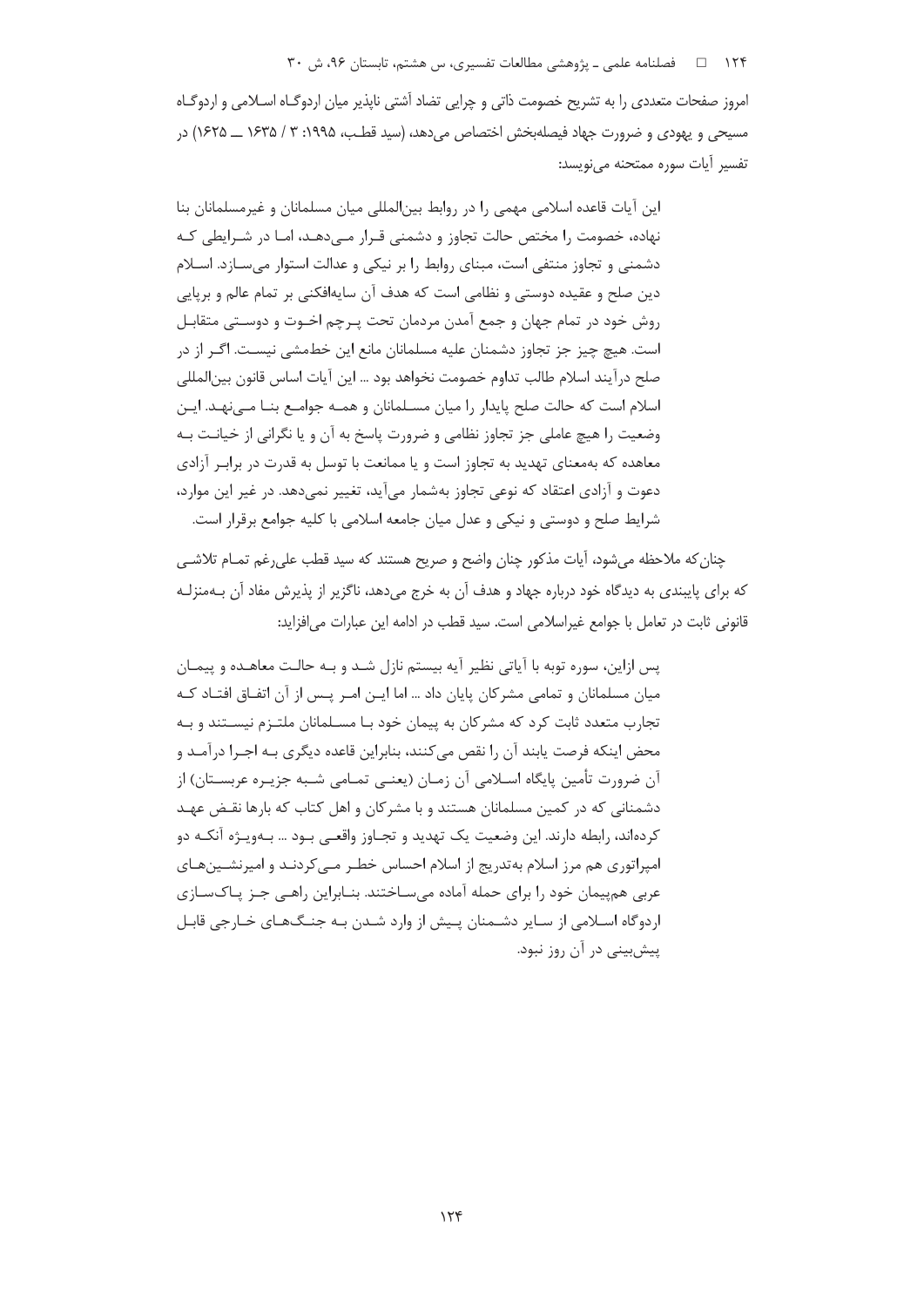# گستره مفهوم «جهاد به مثابه قتال» در اندیشه سید قطب و علامه طباطبایی □ ١٢٥

۳. صدر و ذیل این توضیحات چندان با یکدیگر همخوانی ندارد. اگر آیـات ۷ و ۸ سـوره ممتحنـه قاعـده ثابت اسلام در روابط بین|لمللی میان مسلمانان و غیرمسـلمانان و بیـانگر صـلحطلبـی اسـلام اسـت، چگونـه می توانند آیاتی مرحلهای باشند و با آیات آغازین سوره توبه ضابطهای دیگر جانشین آن شود، مگر آنکه معتقـد شویم که مشرکان مکه و عربستان آن زمان به علت نقض عهد مکرر از شمول این قاعده ثابت خارج بـوده و مشمول آيات سوره توبه شدهاند. در اين صورت آيات سوره توبه صرفاً مربوط به مشر كان عربستان خواهد بود. همـان گونـه كـه كسـاني ماننـد محمـد عـزت دروزه بـه آن معتقدنـد. (دروزه، ۲۰۰۰: ۳ / ۱۵۴) بخـش دوم توضيحات سيد قطب نيز تا حدودي مؤيد همين نظر است. توضـيحات پايـاني سـيد قطـب آشـكارا بـا نظـر مفسرانی چون محمد عزت دروزه \_ که بهشدت مورد انتقاد وی بودند \_ مشابه است و درعین حال و به همـان اندازه با گفتههای دیگر او مبنی بر اینکه آیات آغازین سوره توبه بیان گر مرحله نهایی رفتار بـا غیرمسـلمانان در چارچوب استراتژی نابودی کلیه نظامهای غیر اسلامی و تحقق حاکمیت الله بر روی زمین است. (همان)

### و) نقد ديدگاه علامه طباطبايي

١. بهطور كلي بايد گفت در آراء طباطبايي در اين زمينه تهافتي نهفته است. او از يكسو بهصراحت مـ ,گويـد: عدم اجبار بر پذیرش دین، خود یکی از احکام دینی است که در همه شـرایع و حتـی قـدیمیتـرین آنهـا کـه شريعت نوحﷺ است، تشريع شده و تا به امروز نيز به قوت خود باقي بوده و نسخ نگرديده است. (طباطبــايي، ۱۹۷۱: ۱۰ / ۲۰۷) و از سویی دیگر معتقد است که اعتقاد به توحید وجود شرک را برنمی تابد و اختیار بنـدگان را در پذیرش دین محدود به سه دین ابراهیمی میداند. روشن است که در زمان نوحﷺ و همچنـین در دوره پیامبران پس از او تا زمان بعثت ابراهیمﷺ، جز آیین نوح اولوالعزمﷺ آیین توحیدی دیگری در میـان نبـوده است، بنابراین یا این حکم در دوره مذکور لغو و عبث بوده که فرضی نادرست است و یـا وجـود نداشـته و یـا شامل ادیان غیرتوحیدی نیز میشده است. نتیجه عملی دو فرض اخیر یکی است؛ بـدین معنـا کـه در هـر دو فرض باید پذیرفت دست کم در دوران مـذکور دیـن توحیـد علـی(غـم تعـارض بـا دیـن شـرک وجـود أن را برميتابيده است. بنابراين، ادعاى صاحب *الميزان* مبنى به اينكه دفـاع از حــق انســانيت، قتـال بــا مشــر كان و تطهیر زمین از لوث شرک و خالص ساختن ایمان به خدای سیجان را احتناب نابذیر می سازد، صحیح پ)فظ نمی رسد؛ زیرا روشن است که ادیان یهود و مسیحیت و اسلام از این نظر هیچ وجه تمـایزی بـا دیگـر ادیـان توحیدی پیشین ندارد. اگر ادیان توحیدی پیشین وجود دین شرک را برمی¤ابیـدهانـد و بـه اکـراه مشـرکان در پذيرش دين حق حکم نمي کردهاند، پهود و مسيحيت و بهويژه اسلام به طريــق اولــي نمــي تواننــد بــه چنــين اکراهی فرمان دهند؛ زیرا به عقیده ما مسلمانان، این ادیان به ترتیب تعالیم روشنتر و متعـالیتری بـه بشـر عرضه کرده و راه حق را واضحتر کردهاند، بهطوری که دیگر برای پذیرش دین توحید و دست شستن از دیـن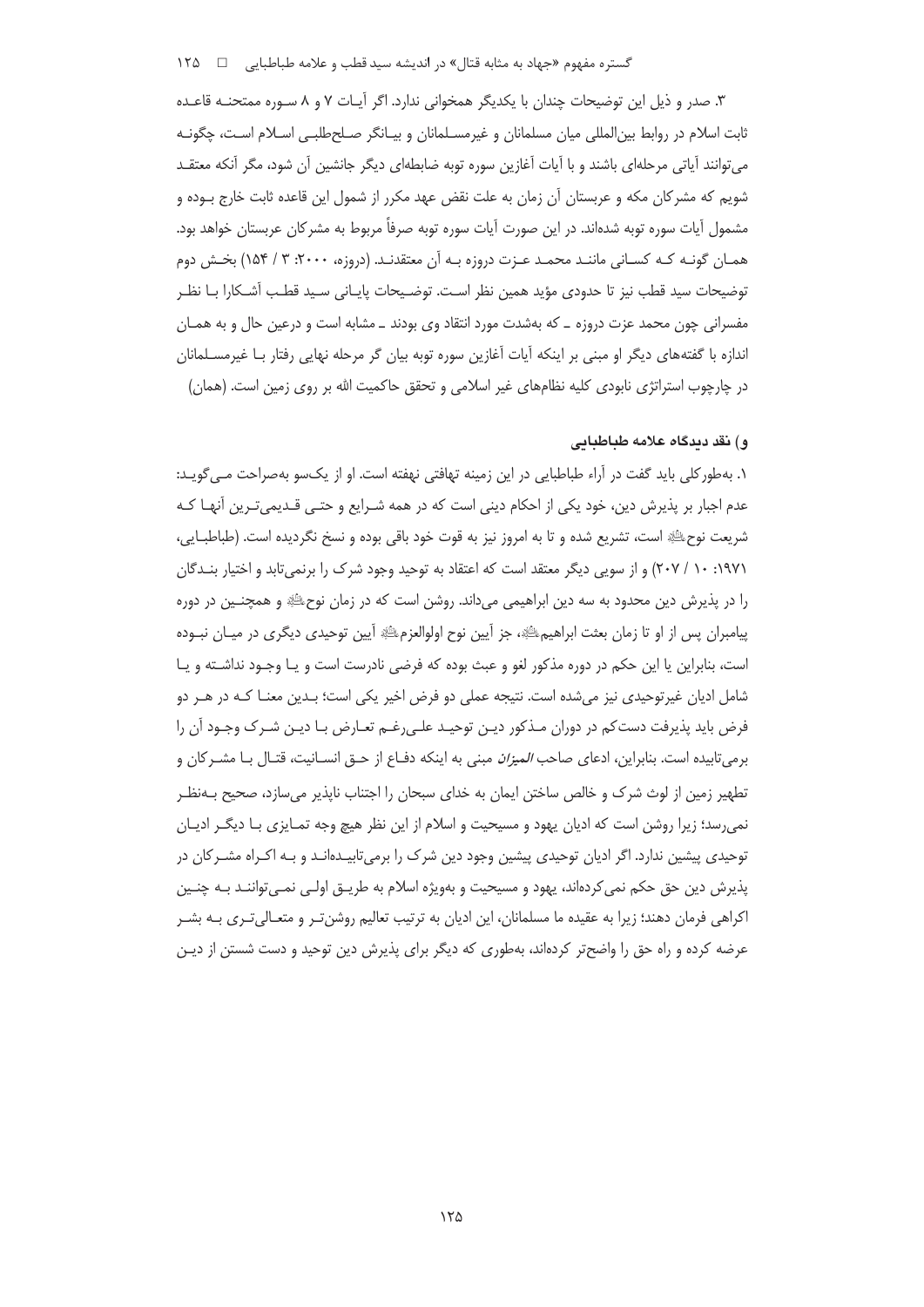۱۲۶ فصلنامه علمی ـ پژوهشی مطالعات تفسیری، س هشتم، تابستان ۹۶، ش ۳۰

شرک هیچ ابهامی در میان نیست، در نتیجه با توجه به تعلیل «قَدْ تَبَيَّنَ الرُّشُدُمِنَ الْغَيِّ» در آیه نفی اکراه، هیچ اکراهی در دست شستن از عقاید و پذیرش این ادیان نمیتواند مجاز باشد.

۲. در مورد دیگر ایشان جهاد با مشرکان را دفاع از حق انسانیت و هدف از آن را پاکسازی زمین از لـوث وجود شرک مطلق و تحقق ایمان خالص میداند یا درجایی دیگر بهصراحت بـر عـدم حـق حیـات مشـرکان تصریح کرده، می;نویسد: سلب حقوق عمومی از برخی افراد و جوامع، در جامعه اسلامی امـری اجتنــاب ناپــذیر است، اما آنچه در جامعه بشری صالح معتبر است، سلب حقوق از کسانی است که قصد نقض حقوق و نابودی جامعه را دارند. اسلام معیار برخورداری از حق حیات و حقوق اجتماعی را پیروی از دین توحید، اعــم از اســلام یا ادیان اهل ذمه میداند، بنابراین آنکه نه مسلمان است و نه اهل ذمه حق حیات ندارد. این معیار بـا نـاموس خلقت کاملاً سازگار و اجمالاً مورد پذیرش جامعه بشری است. (طباطبایی، ۱۹۷۱: ۳ / ۲۶۲) اما همو در تفسیر آيه ٢ سوره نساء و در پاسخ به كساني كه اسلام را دين شمشير ميدانند، ميگويد: در اسلام، قتال فقط بـراي رفع فتنه است نه اجبار مشركان به پذيرش دين خدا و عقيده توحيد، بنابراين اسلام از سر اختيار و در ابتدا آغاز به جنگ نمی کرد، بلکه این دشمنان بودند که آن را نـاگزیر از قتـال مـی کردنـد. (طباطبـایی، ۱۹۷۱: ۴ / ۱۶۴) کـه بیانگر تضاد آشکاری در آراء ایشان است.

۳. چنان که ملاحظه می شود، وی آزادی و اختیار انسان را در پذیرش دین، محدود بـه ادیـان توحیـدی و بهطور مشخص ادیان پهود و مسیحیت و اسلام میداند. این سخن بـا تفسـیری کـه او از اختیـار مردمـان در يذيرش دعوت انبيا و نيز وظيفه رسولان در دعوت و تبليغ وحي بهدست مـي دهـد تعـارض دارد، هرچنـد بـا نتیجه گیری او در شرح آیه اکراه سازگار است: بعد از آنکه توحید در بین مردم گسترش یافت و همـه ولـو بـا پذیرش دین پهود و یا مسیحیت بدان گردن نهادند دیگر هیچ مسلمانی مجاز به درگیری و منازعـه بـا موحـد دیگر نیست. (همان: ۲ / ۳۴۳)

### نتىحە

به نظر سيد قطب آيات ناظر به اختيار انسانِها در پذيرش دعوت انبيا و نيز آيات ناظر بر تحديد وظيفه انبيا به ابلاغ و دعوت دین تصویر گر فضای تضاد سازش ناپذیر و تقابلی سخت میان شرک و توحید هستند و نـهتنهـا بر تحمل و همزیستی با دین شرک دلالتی ندارند، بلکه مفاد آن پیامبر و مسلمانان را به انقطاع کامـل و عـدم مداهنه در برابر مشركان فرامي خواند. او جهاد را جزو ذات و طبيعت اسلام و هدف از آن را تثبيت الوهيت الله در زمین و طرد طاغوتهای غاصب قدرت خدا و رهایی انسان از عبودیت غیرخدا می داند. «فتنه» که رفع آن در قرآن هدف جهاد، معرفی شده است از نظر وی تنها تهدید و شکنجه مسلمانان و یا تجاوز نظـامی نیسـت، بلکه کلیه اشکال بازدارنده مستقیم و غیرمستقیم علیـه عقیـده و ایمـان ازجملـه وجـود نظـامهـای سیاسـی،